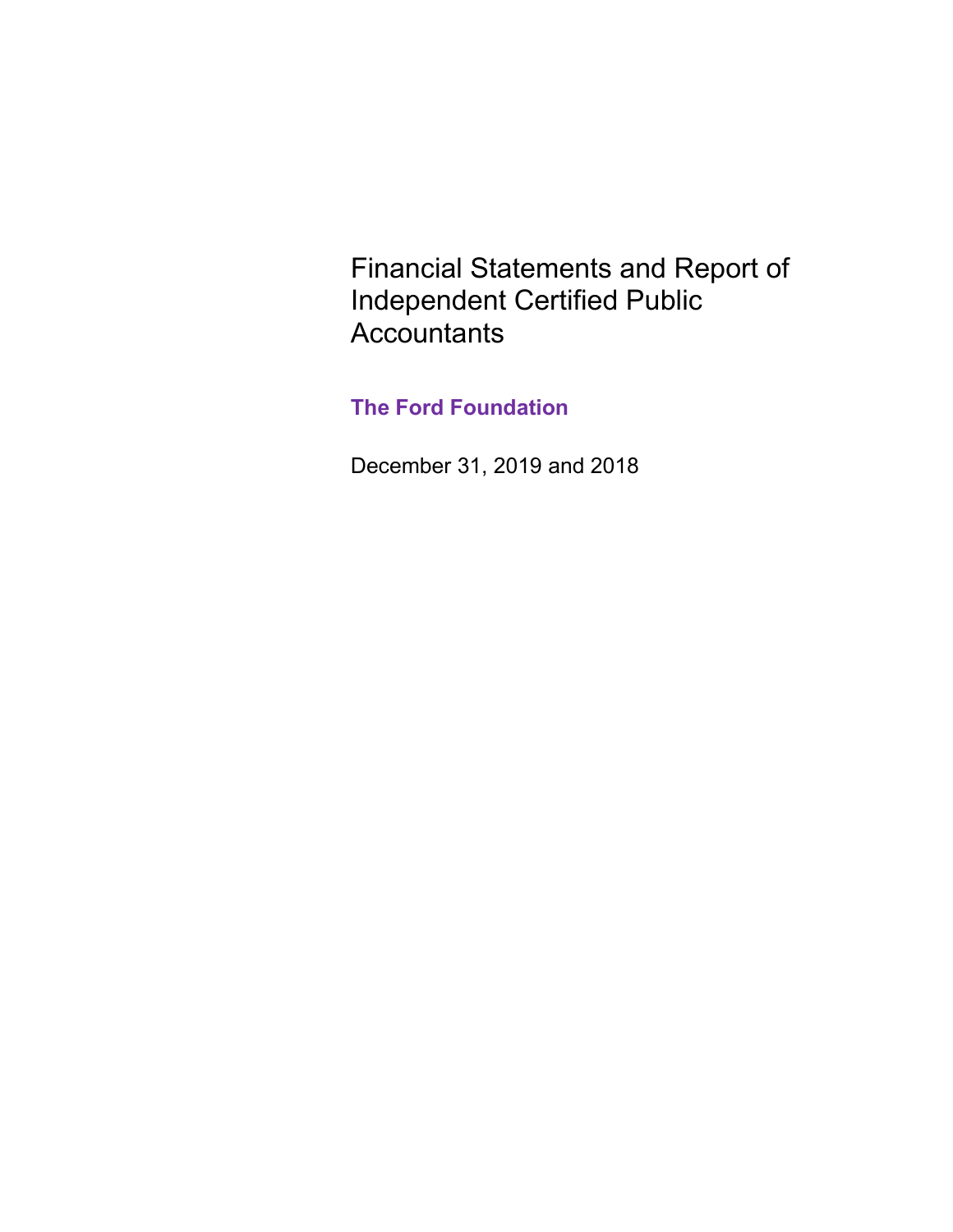#### **Contents** Page

| Report of Independent Certified Public Accountants | 3 |
|----------------------------------------------------|---|
| Financial Statements                               |   |
| <b>Statements of Financial Position</b>            | 5 |
| <b>Statements of Activities</b>                    | 6 |
| <b>Statements of Functional Expenses</b>           |   |
| <b>Statements of Cash Flows</b>                    | 9 |
| Notes to Financial Statements                      |   |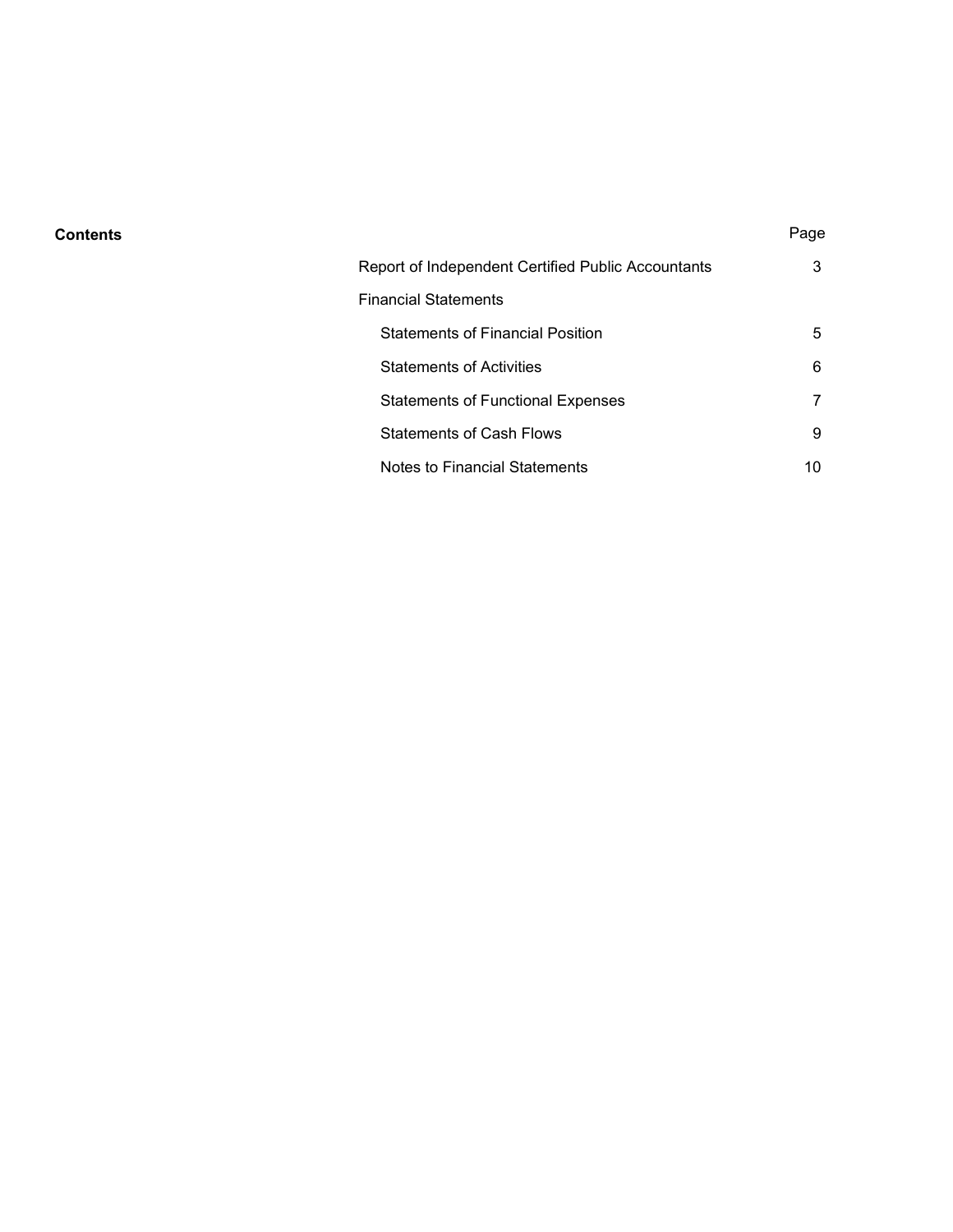

# **REPORT OF INDEPENDENT CERTIFIED PUBLIC ACCOUNTANTS**

GRANT THORNTON LLP 757 Third Avenue, 9<sup>th</sup> Floor

New York, NY 10017

 $\overline{D}$  +1 212 599 0100 F +1 212 370 4520

To the Board of Trustees of  **The Ford Foundation:**

We have audited the accompanying financial statements of The Ford Foundation (the "Foundation"), which comprise the statement of financial position as of December 31, 2019, and the related statements of activities, functional expenses, and cash flows for the year then ended, and the related notes to the financial statements.

#### **Management's responsibility for the financial statements**

Management is responsible for the preparation and fair presentation of these financial statements in accordance with accounting principles generally accepted in the United States of America; this includes the design, implementation, and maintenance of internal control relevant to the preparation and fair presentation of financial statements that are free from material misstatement, whether due to fraud or error.

#### **Auditor's responsibility**

Our responsibility is to express an opinion on these financial statements based on our audit. We conducted our audit in accordance with auditing standards generally accepted in the United States of America. Those standards require that we plan and perform the audit to obtain reasonable assurance about whether the financial statements are free from material misstatement.

An audit involves performing procedures to obtain audit evidence about the amounts and disclosures in the financial statements. The procedures selected depend on the auditor's judgment, including the assessment of the risks of material misstatement of the financial statements, whether due to fraud or error. In making those risk assessments, the auditor considers internal control relevant to the Foundation's preparation and fair presentation of the financial statements in order to design audit procedures that are appropriate in the circumstances, but not for the purpose of expressing an opinion on the effectiveness of the Foundation's internal control. Accordingly, we express no such opinion. An audit also includes evaluating the appropriateness of accounting policies used and the reasonableness of significant accounting estimates made by management, as well as evaluating the overall presentation of the financial statements.

We believe that the audit evidence we have obtained is sufficient and appropriate to provide a basis for our audit opinion.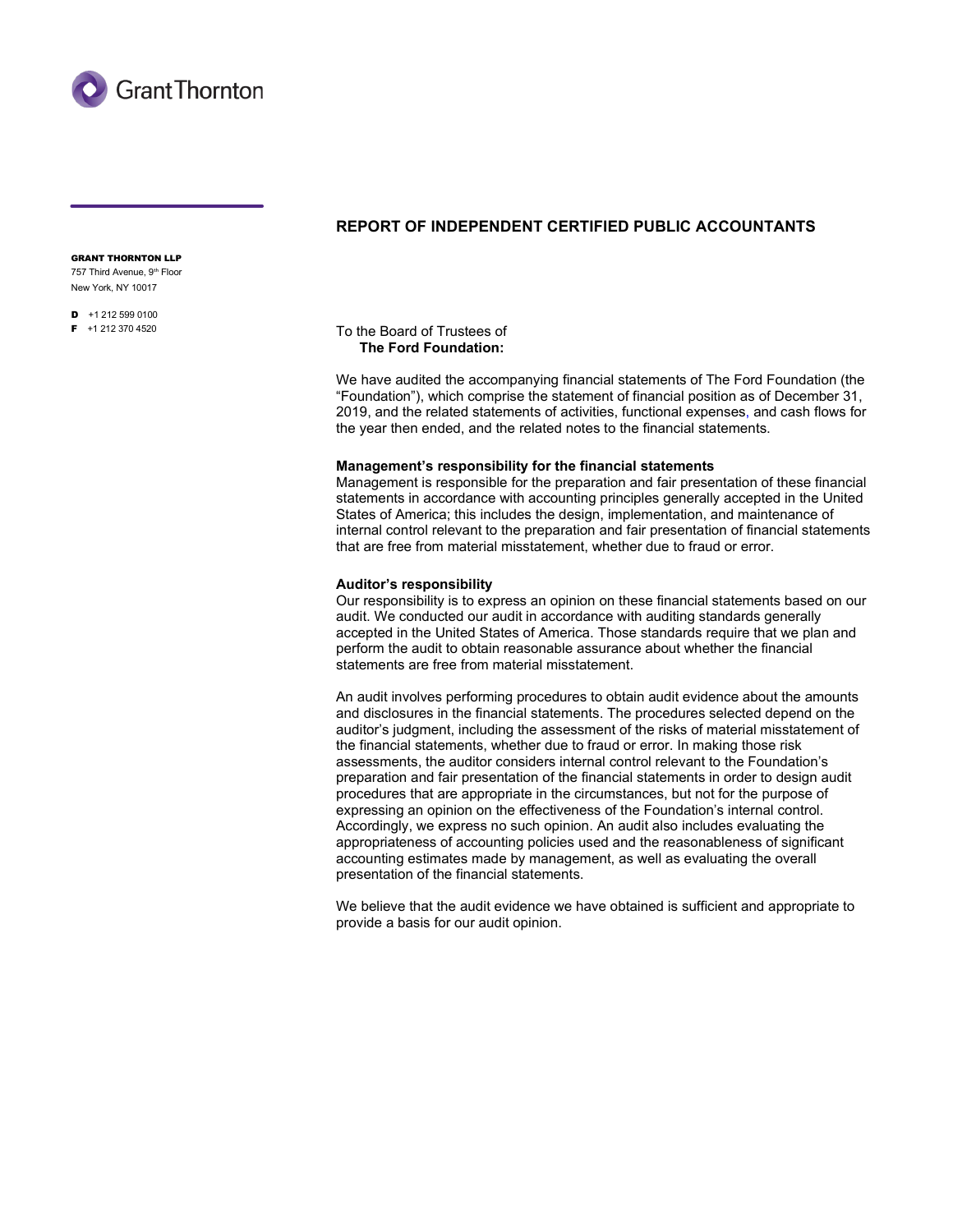#### **Opinion**

In our opinion, the financial statements referred to above present fairly, in all material respects, the financial position of The Ford Foundation as of December 31, 2019, and the changes in its net assets and its cash flows for the year then ended in accordance with accounting principles generally accepted in the United States of America.

#### **Other matter**

The financial statements of The Ford Foundation as of and for the year ended December 31, 2018 were audited by other auditors. Those auditors expressed an unmodified opinion on those financial statements in their report dated June 13, 2019.

Sant Thouton LLP

New York, New York May 27, 2020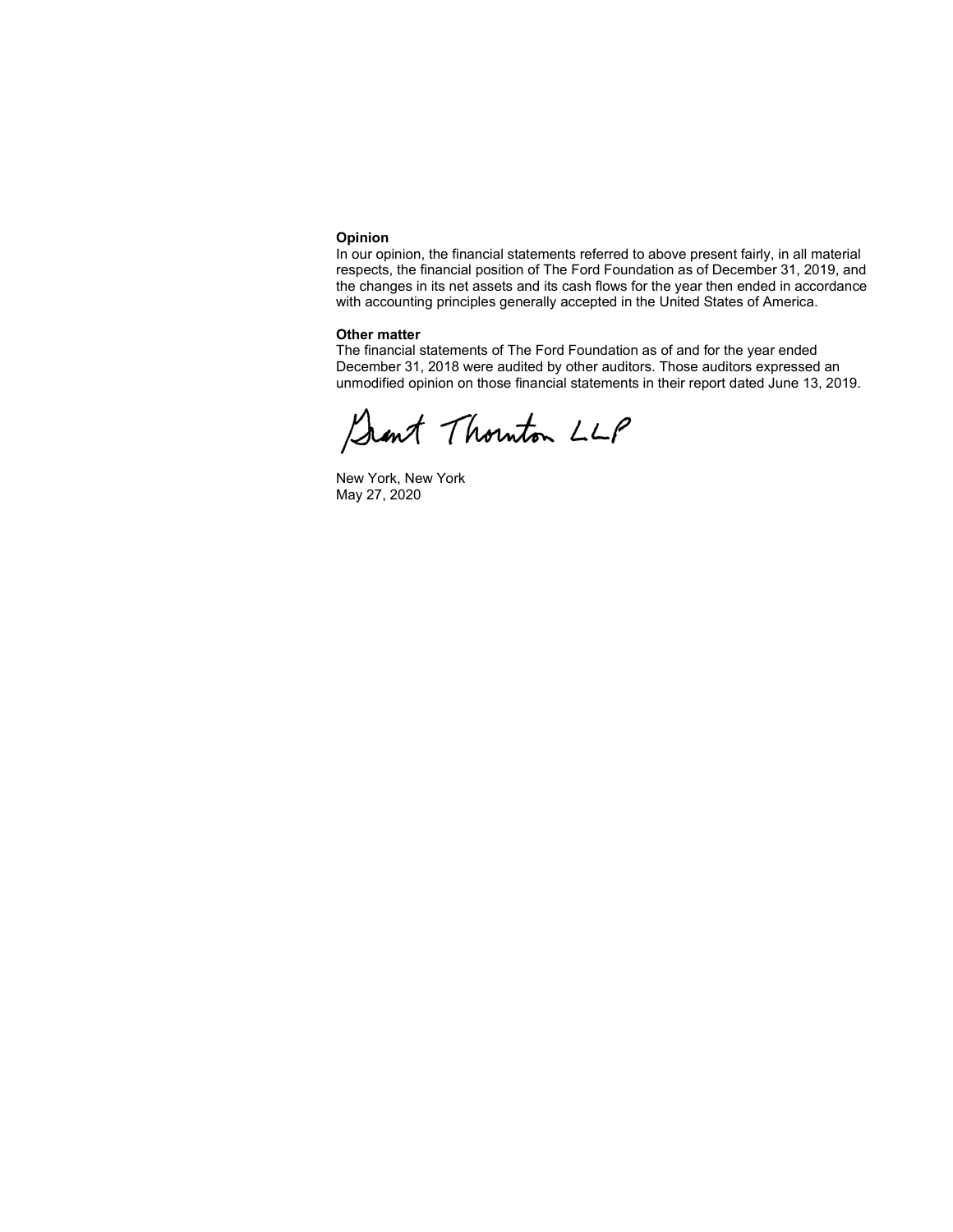# **STATEMENTS OF FINANCIAL POSITION**

# **December 31,**

| (in thousands)                                                                                    | 2019             | 2018             |
|---------------------------------------------------------------------------------------------------|------------------|------------------|
| <b>ASSETS</b>                                                                                     |                  |                  |
| Investments, at fair value                                                                        | \$<br>13,617,114 | \$<br>12,450,770 |
| Redemption proceeds receivable                                                                    | 112,672          | 153,352          |
| Accrued interest and dividends receivable                                                         | 4,896            | 4,082            |
|                                                                                                   | 13,734,682       | 12,608,204       |
| Cash                                                                                              | 32,084           | 62,485           |
| Federal excise tax receivable                                                                     | 2,600            | 1,724            |
| Investment related receivables                                                                    | 74,333           | 9,623            |
| Other receivables and assets                                                                      | 6,100            | 5,947            |
| Program-related investments (net of allowances<br>for possible losses of \$21,139 and \$26,892 at |                  |                  |
| December 31, 2019 and 2018, respectively)                                                         | 126,186          | 136,765          |
| Fixed assets (net of accumulated depreciation                                                     |                  |                  |
| of \$41,781 and \$44,390 at December 31, 2019                                                     |                  |                  |
| and 2018, respectively)                                                                           | 254,488          | 228,530          |
|                                                                                                   |                  |                  |
| <b>Total assets</b>                                                                               | \$<br>14,230,473 | \$<br>13,053,278 |
| <b>LIABILITIES AND NET ASSETS</b>                                                                 |                  |                  |
| Unpaid grants                                                                                     | \$<br>401,935    | \$<br>457,417    |
| Payables and other liabilities                                                                    | 162,328          | 80,412           |
| Investment related payables                                                                       | 72,753           | 3,257            |
| Federal deferred excise taxes                                                                     | 62,795           | 64,392           |
| Bond payable, (net of unamortized cost of \$1,913 and                                             |                  |                  |
| \$1,983 at December 31, 2019 and 2018, respectively)                                              | 271,087          | 271,017          |
| <b>Total liabilities</b>                                                                          | 970,898          | 876,495          |
| Contingencies, commitments and guarantees (Note I)                                                |                  |                  |
| <b>NET ASSETS</b>                                                                                 |                  |                  |
| Appropriated                                                                                      | 525,876          | 674,343          |
| Unappropriated                                                                                    | 12,733,699       | 11,502,440       |
| Total net assets without donor restrictions                                                       | 13,259,575       | 12, 176, 783     |
| Total liabilities and net assets                                                                  | \$<br>14,230,473 | \$<br>13,053,278 |

The accompanying notes are an integral part of these financial statements.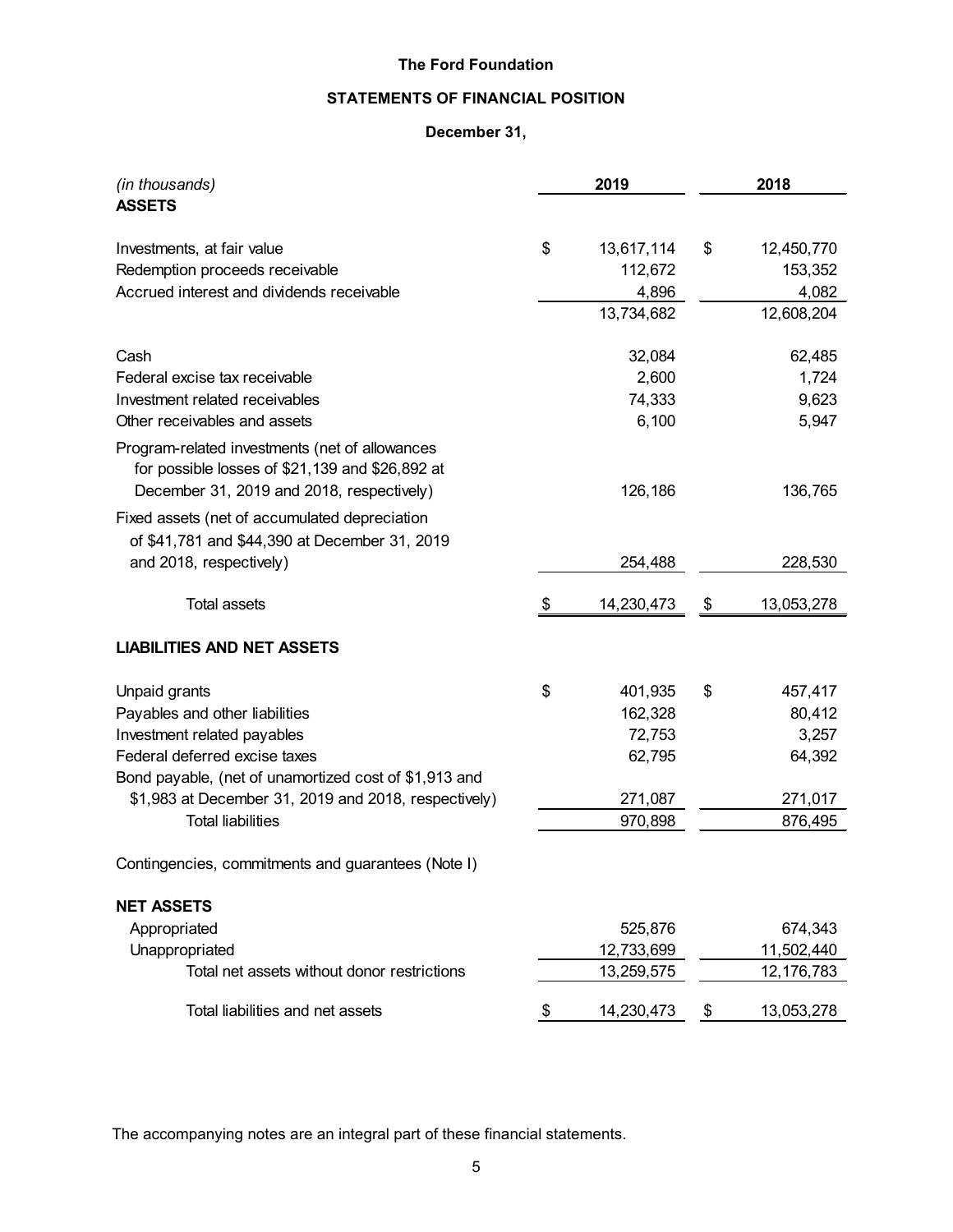# **STATEMENTS OF ACTIVITIES**

# **Years ended December 31,**

| (in thousands)                                                 | 2019             | 2018               |
|----------------------------------------------------------------|------------------|--------------------|
| <b>Operating activities</b><br>Net investment return           | \$<br>1,703,197  | \$<br>25,439       |
|                                                                |                  |                    |
| <b>Expenditures</b><br>Program activities                      |                  |                    |
|                                                                |                  |                    |
| Grants approved<br>Provision (recovery) for possible losses on | 463,369          | 515,518            |
| program-related investments                                    | (1,757)          | 3,169              |
| Direct conduct of charitable activities                        | 22,293           | 17,718             |
| Program management                                             | 53,833           | 53,022             |
| Total program activities                                       | 537,738          | 589,427            |
| Operational support                                            | 49,735           | 50,320             |
| Depreciation                                                   | 9,661            | 9,154              |
| Interest expense                                               | 9,654            | 10,114             |
| Total expenditures                                             | 606,788          | 659,015            |
| Change in net assets from operating activities                 | 1,096,409        | (633, 576)         |
| <b>Non-operating activities</b>                                |                  |                    |
| Net periodic pension costs other than service costs            | (2,952)          | (2, 563)           |
| Post-retirement changes                                        | (10, 665)        | 1,485              |
| Change in net assets without donor restrictions                | 1,082,792        | (634, 654)         |
| Beginning of period                                            | 12, 176, 783     | 12,811,437         |
| End of year                                                    | \$<br>13,259,575 | \$<br>12, 176, 783 |

The accompanying notes are an integral part of these financial statements.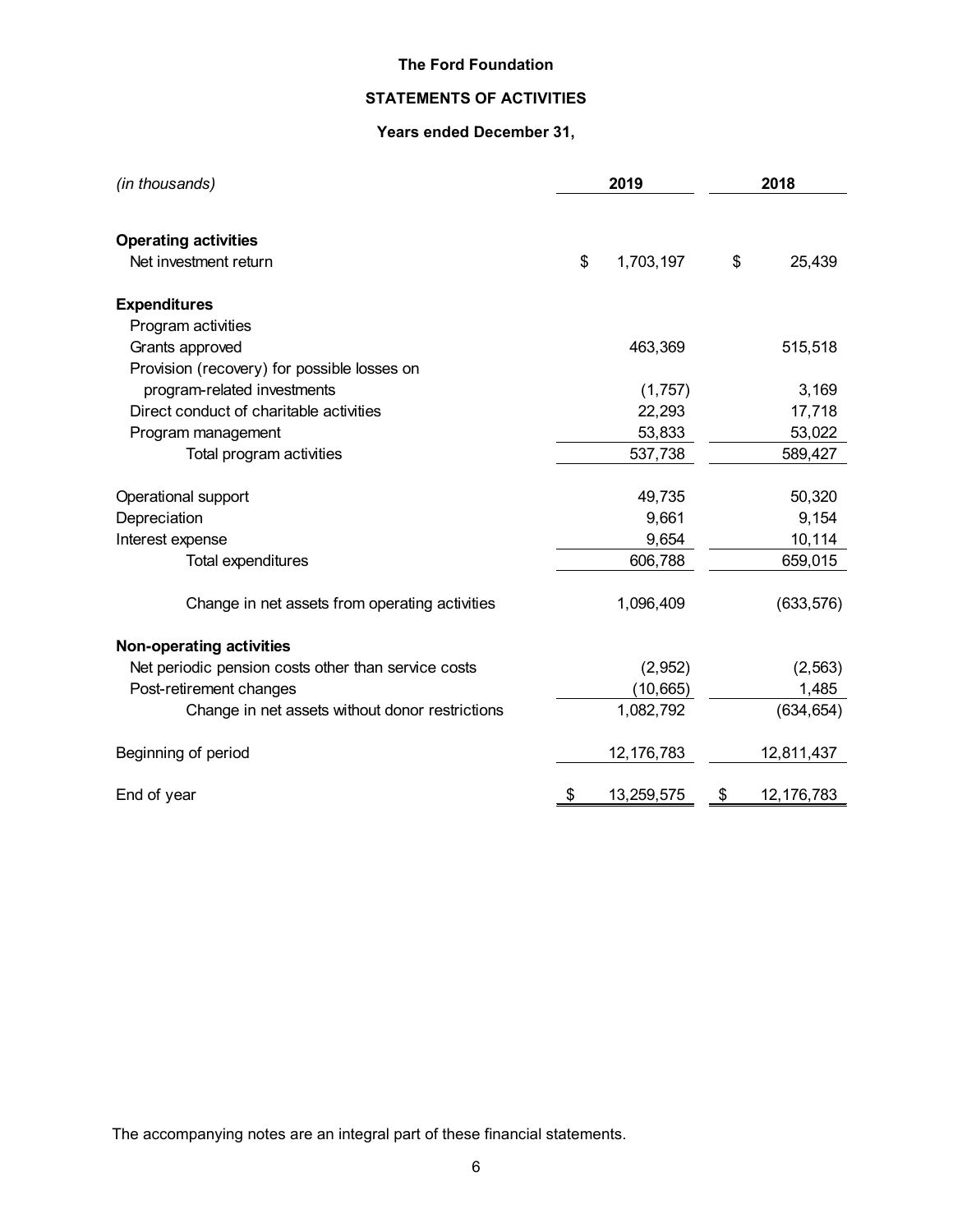# **STATEMENT OF FUNCTIONAL EXPENSES**

# **Year ended December 31, 2019**

| (in thousands)                                         | Program<br>management<br>activities and<br>grants | <b>Direct conduct</b><br>of charitable<br>activities (DCAs) | <b>Operational</b><br>support |    | 2019<br><b>Total</b><br>expenses |
|--------------------------------------------------------|---------------------------------------------------|-------------------------------------------------------------|-------------------------------|----|----------------------------------|
| Grants approved                                        | \$<br>463,369                                     | \$                                                          | \$                            | \$ | 463,369                          |
| Salaries, wages and benefits                           | 41,215                                            | 2,012                                                       | 29,665                        |    | 72,892                           |
| Services and professional fees                         | 4,727                                             | 17,104                                                      | 7,835                         |    | 29,666                           |
| Travel, conferences and meetings                       | 2,710                                             | 3,123                                                       | 959                           |    | 6,792                            |
| Facility and occupancy                                 | 2,419                                             |                                                             | 7,188                         |    | 9,607                            |
| Other operating costs                                  | 1,005                                             | 54                                                          | 4,088                         |    | 5,147                            |
| Depreciation                                           | 3,888                                             | 157                                                         | 5,616                         |    | 9,661                            |
| Interest expense                                       | 3,671                                             | 195                                                         | 5,788                         |    | 9,654                            |
| Subtotal                                               | 523,004                                           | \$<br>22,645                                                | \$<br>61,139                  |    | 606,788                          |
| Net periodic pension costs<br>other than service costs |                                                   |                                                             |                               |    | 2,952                            |
| Total expenses                                         |                                                   |                                                             |                               | S  | 609,740                          |

The accompanying notes are an integral part of this financial statement.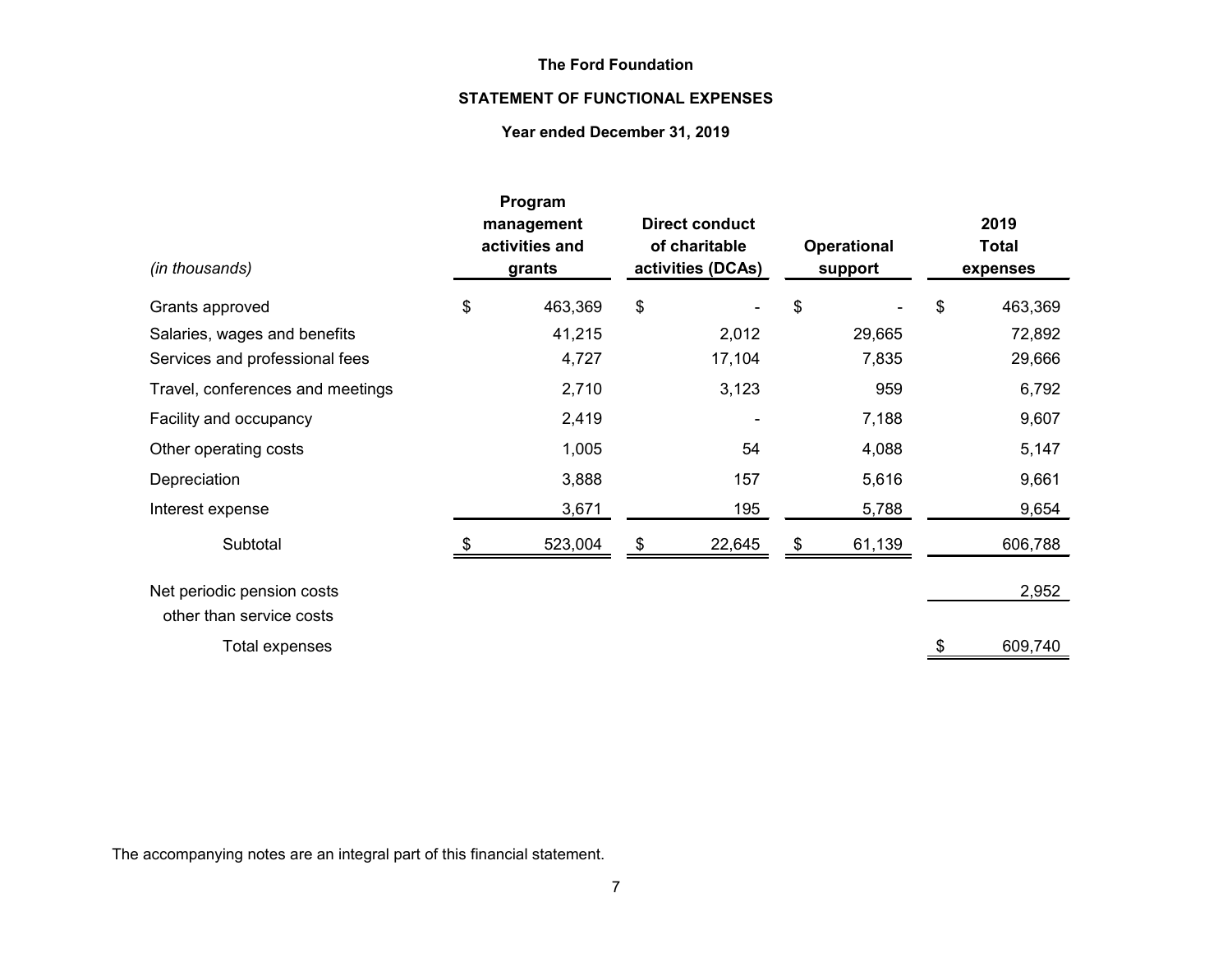# **STATEMENT OF FUNCTIONAL EXPENSES**

# **Year ended December 31, 2018**

| (in thousands)                   | Program<br>management<br>activities and<br>grants | <b>Direct conduct</b><br>of charitable<br>activities (DCAs) |    | <b>Operational</b><br>support | 2018<br><b>Total</b><br>expenses |
|----------------------------------|---------------------------------------------------|-------------------------------------------------------------|----|-------------------------------|----------------------------------|
| Grants approved                  | \$<br>515,518                                     | \$                                                          | \$ |                               | \$<br>515,518                    |
| Salaries, wages and benefits     | 37,959                                            | 1,512                                                       |    | 27,861                        | 67,332                           |
| Services and professional fees   | 7,148                                             | 14,730                                                      |    | 8,619                         | 30,497                           |
| Travel, conferences and meetings | 4,037                                             | 1,020                                                       |    | 885                           | 5,942                            |
| Facility and occupancy           | 2,627                                             |                                                             |    | 9,738                         | 12,365                           |
| Other operating costs            | 4,420                                             | 456                                                         |    | 3,217                         | 8,093                            |
| Depreciation                     | 1,794                                             | 155                                                         |    | 7,205                         | 9,154                            |
| Interest expense                 | 481                                               | 15                                                          |    | 9,618                         | 10,114                           |
| Subtotal                         | 573,984                                           | \$<br>17,888                                                | S  | 67,143                        | 659,015                          |
| Net periodic pension costs       |                                                   |                                                             |    |                               | 2,563                            |
| other than service costs         |                                                   |                                                             |    |                               |                                  |
| Total expenses                   |                                                   |                                                             |    |                               | \$<br>661,578                    |

The accompanying notes are an integral part of this financial statement.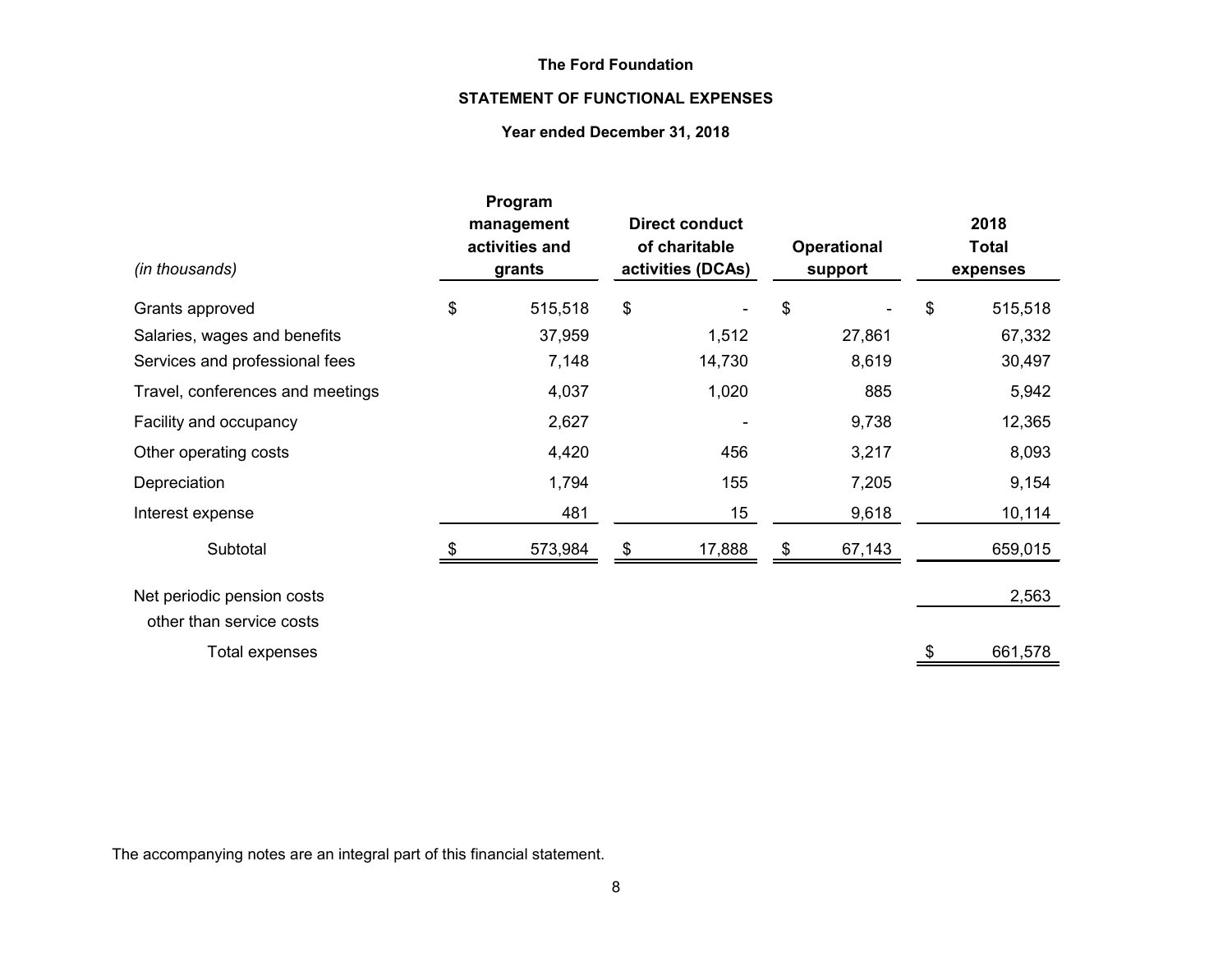# **STATEMENTS OF CASH FLOWS**

# **Years ended December 31,**

| (in thousands)                                             | 2019            | 2018             |
|------------------------------------------------------------|-----------------|------------------|
| Cash flows from operating activities:                      |                 |                  |
| Change in net assets                                       | \$<br>1,082,792 | \$<br>(634, 654) |
| Adjustments to reconcile change in net assets              |                 |                  |
| to net cash used in operating activities:                  |                 |                  |
| Realized appreciation on investments, net                  | (421, 212)      | (99, 344)        |
| Unrealized (appreciation) depreciation on investments, net | (1,298,346)     | 63,254           |
| Depreciation                                               | 11,221          | 10,256           |
| Post-retirement changes and net periodic pension costs     |                 |                  |
| other than service cost                                    | 13,617          | 1,078            |
| Provision (recovery) for possible losses                   |                 |                  |
| on program-related investments                             | (1,757)         | 3,169            |
| Decrease in deferred federal excise tax liability          | (1, 597)        | (1,266)          |
| Increase in federal excise tax receivable                  | (876)           | (124)            |
| (Increase) decrease in other receivables and assets        | (153)           | 1,279            |
| Grant approvals                                            | 463,369         | 515,518          |
| Grant payments                                             | (518, 851)      | (531, 805)       |
| Increase (decrease) in payables and other liabilities      | 68,369          | (4, 120)         |
| Net cash used in operating activities                      | (603,424)       | (676,759)        |
| Cash flows from investing activities:                      |                 |                  |
| Proceeds from sale of investments                          | 3,042,906       | 1,913,244        |
| Purchase of investments                                    | (2,487,070)     | (1, 255, 747)    |
| Change in redemption proceeds receivable                   | 40,680          | 11,735           |
| Change in accrued interest and dividends receivable        | (815)           | (428)            |
| Change in investment related receivables                   | (64, 710)       | 19,774           |
| Change in investment related payables                      | 66,875          | 297              |
| Loans disbursed for program-related investments            | (8,899)         | (15, 857)        |
| Repayments of program-related investments                  | 21,235          | 18,832           |
| Purchase of fixed assets                                   | (37, 179)       | (89, 228)        |
| Net cash provided by investing activities                  | 573,023         | 602,622          |
| Net decrease in cash                                       | (30, 401)       | (74, 137)        |
| <b>CASH</b>                                                |                 |                  |
| <b>Beginning of period</b>                                 | 62,485          | 136,622          |
| End of period                                              | \$<br>32,084    | \$<br>62,485     |

The accompanying notes are an integral part of this financial statement.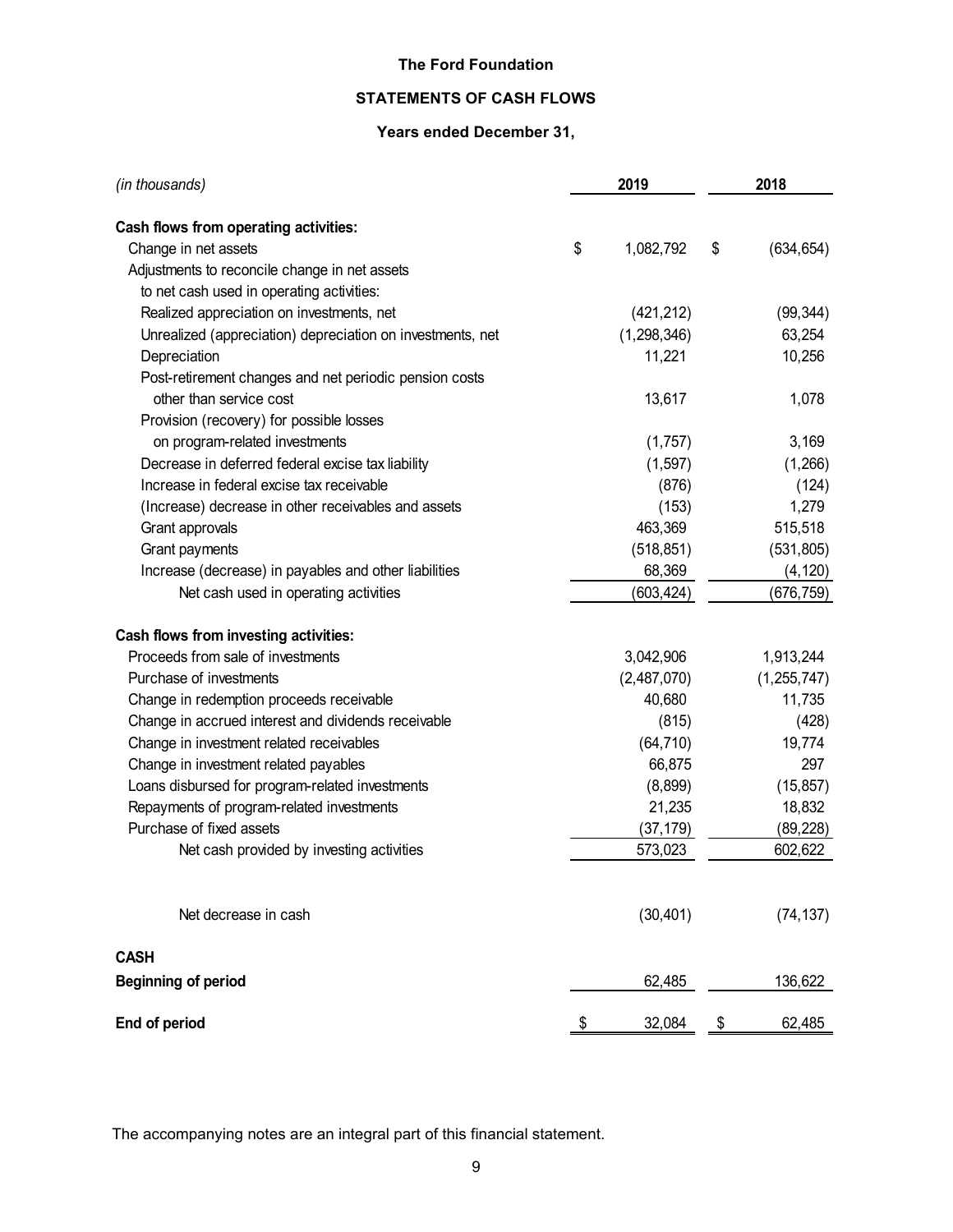#### **NOTES TO FINANCIAL STATEMENTS**

#### **December 31, 2019 and 2018**

The Ford Foundation ("the Foundation") is a not-for-profit corporation organized under the laws of the State of Michigan, with its headquarters located in New York, New York. The Foundation was established in 1936 to make grants in furtherance of scientific, educational and charitable purposes. The Foundation currently pursues its charitable objectives primarily by making grants intended to reduce inequality in its many forms – economic, political, social and cultural.

The Foundation's goals for more than half a century have been to:

- Reduce poverty and injustice
- Strengthen democratic values
- Promote international cooperation
- Advance human achievement

While the specifics of how the Foundation works to advance its goals have evolved over the years, investments in the following three areas have remained the touchstones of everything the Foundation does:

- Investing in individual leaders
- Building institutions
- Supporting new ideas

The Foundation focuses its resources on supporting visionary leaders and organizations working on key social justice issues: Civic Engagement and Government; Gender, Ethnic and Racial Justice; Technology and Society; Natural Resources and Climate Change; Future of Workers; Creativity and Free Enterprise; and Cities and States.

#### **NOTE A - SUMMARY OF SIGNIFICANT ACCOUNTING POLICIES**

The Foundation's financial statements are prepared on the accrual basis in conformity with accounting principles generally accepted in the United States of America ("GAAP").

The significant accounting policies followed are set forth below:

#### *Investments, at Fair Value*

The Foundation makes investments by either directly purchasing various financial positions, or purchasing a portion of an investment fund's partnership capital or shares representing a net asset value ("NAV") investment. Directly owned positions are classified for financial reporting purposes as equities, fixedincome or short-term investments. NAV investments in funds are classified for financial reporting as either commingled or limited marketability funds.

Equity investments are directly held securities, primarily publicly traded. Equities are generally valued based upon the final sale price as quoted on the primary exchange or at the bid price if the final sale price is not quoted. Private equities are valued using market transactions when available. If such transactions do not exist, private securities are valued as determined by the Foundation. Fixed income investments are generally valued based upon quoted market or bid prices from brokers and dealers, as an approximate of fair value. Short-term investments generally include cash and cash equivalents as well as credit or debt securities with maturities of less than one year. These credit or debt securities may include U.S. government and agency obligations, repurchase agreements, commercial paper, and similar short-term securities. Short-term investments for which market prices are not available are valued at amortized cost, which approximates fair value.

Commingled funds are NAV investments in partnerships or investment funds where the Foundation has significant transparency into the underlying positions in the funds and that have no significant restrictions on redemption rights. For commingled funds, the NAV is determined by either an exchange or the respective general partners or investment managers. The underlying positions, owned by the commingled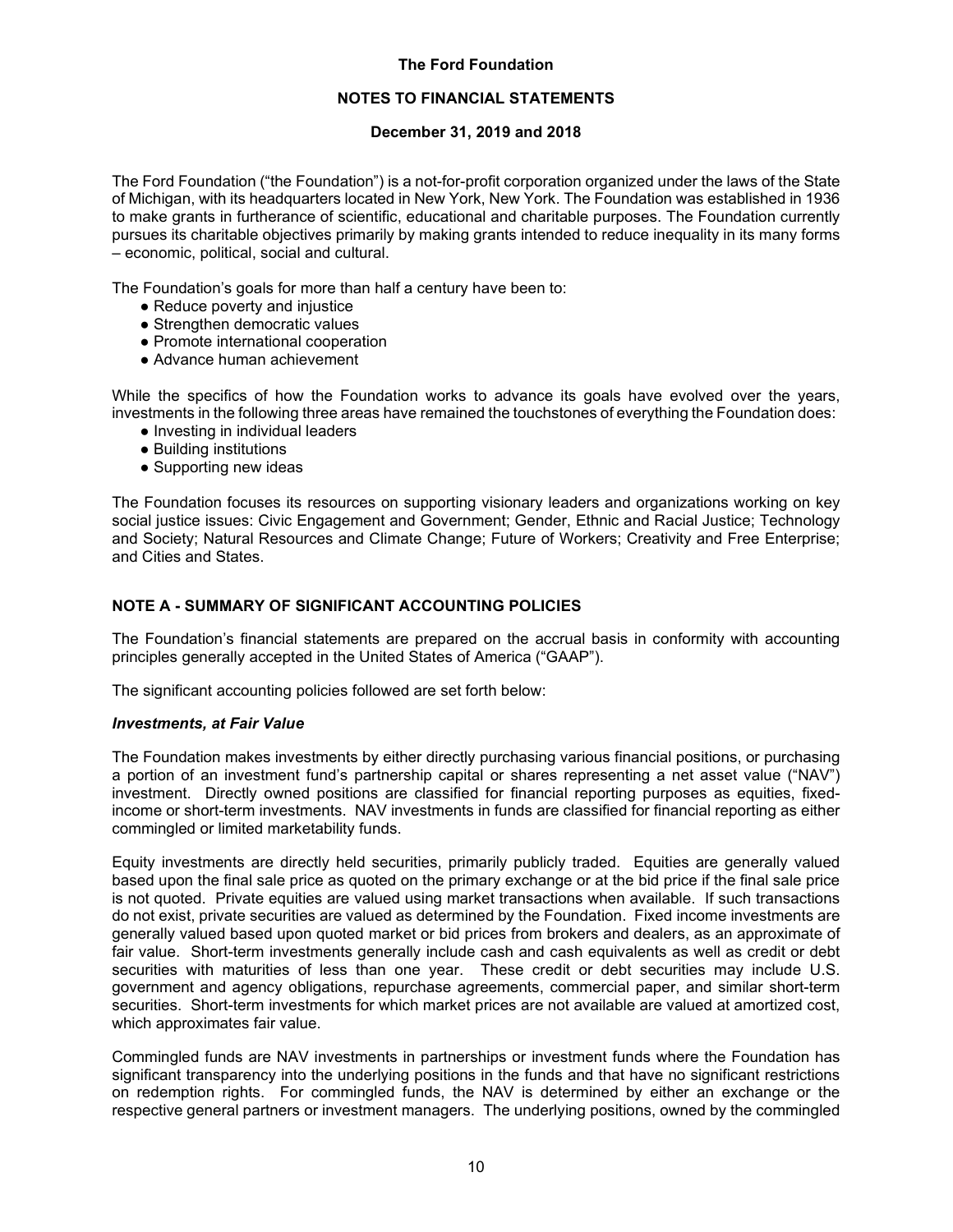#### **NOTES TO FINANCIAL STATEMENTS - CONTINUED**

#### **December 31, 2019 and 2018**

funds, include such investments as exchange-traded and over-the-counter securities. The Foundation generally has the ability to redeem capital from commingled funds monthly or more frequently.

Limited marketability funds are NAV investments in private equity, venture capital, global equity and hedge funds, and other private investment entities. For private equity, venture capital, and similar funds, the Foundation generally commits to invest capital upon demand of the general partner or investment manager. For limited marketability funds other than private equity, venture capital, and similar funds, the Foundation generally has restricted periodic redemption rights. The Foundation has significant transparency into the underlying positions of the private equity and venture capital funds although the Foundation cannot generally independently assess the value of these underlying positions through a public exchange or over the-counter market.

The Foundation follows the concept of the "practical expedient" under GAAP. The practical expedient is an acceptable method under GAAP to determine the fair value of certain NAV investments that (a) do not have a readily determinable fair value predicated upon a public market and (b) either have the attributes of an investment company or prepare their financial statements consistent with the measurement principles of an investment company as defined by GAAP. As such, NAV investments are presented in the accompanying financial statements at fair value, as determined by the Foundation. Such fair value generally represents the Foundation's proportionate share of the net assets of the NAV investment as reported by the underlying investment managers or general partners. Accordingly, the fair value NAV investments is generally increased by additional contributions and the Foundation's share of net earnings from the NAV investments and decreased by distributions and the Foundation's share of net losses from the NAV investments.

The Foundation believes that the carrying amount of its NAV investments is a reasonable estimate of fair value as of December 31, 2019 and 2018. Because these investments are not readily marketable, the estimated value is subject to uncertainty, therefore, results may differ from the value that would have been used had a ready market for these investments existed and such differences could be material.

#### *Investment Transactions and Income and Expenses*

For directly owned positions, transactions are recorded on a trade date basis. Realized and unrealized appreciation (depreciation) on investments is determined by comparison of specific costs of acquisition (identified lot basis) to proceeds at the time of disposal, or market values at the last day of the period, respectively, and includes the effects of currency translation with respect to transactions and holdings of foreign securities. Dividend income is recorded on ex-dividend date and interest income is recorded on an accrual basis. For unsettled sales or purchases as of the reporting period date, the sales proceeds or purchase price are recorded as investment related receivables or payables, respectively, and are included on the statements of financial position.

Dividend income, interest income, and realized and unrealized gains or losses on investments are included in net investment return on the statement of activities which is presented net of external and internal investment management expenses, and the provision for federal excise tax.

Purchases and sales of securities include "in-kind" distributions from underlying private equity funds for the years ended December 31, 2019 and 2018 and totaled \$335.3 million and \$113.6 million, respectively. Realized gains on disposition of distributed securities for the years ended December 31, 2019 and 2018 totaled \$262.3 million and \$80.9 million, respectively.

For NAV investments, transactions are recorded on a trade date basis. For unsettled sales or purchases as of the reporting period date, the sales proceeds or purchase price are recorded as subscription paid in advance or redemption proceeds receivable, respectively, and are included on the statements of financial position. Unrealized appreciation (depreciation) is determined by comparison of cost basis to fair value at the last day of the period. For NAV investments in which the Foundation owns shares or units of an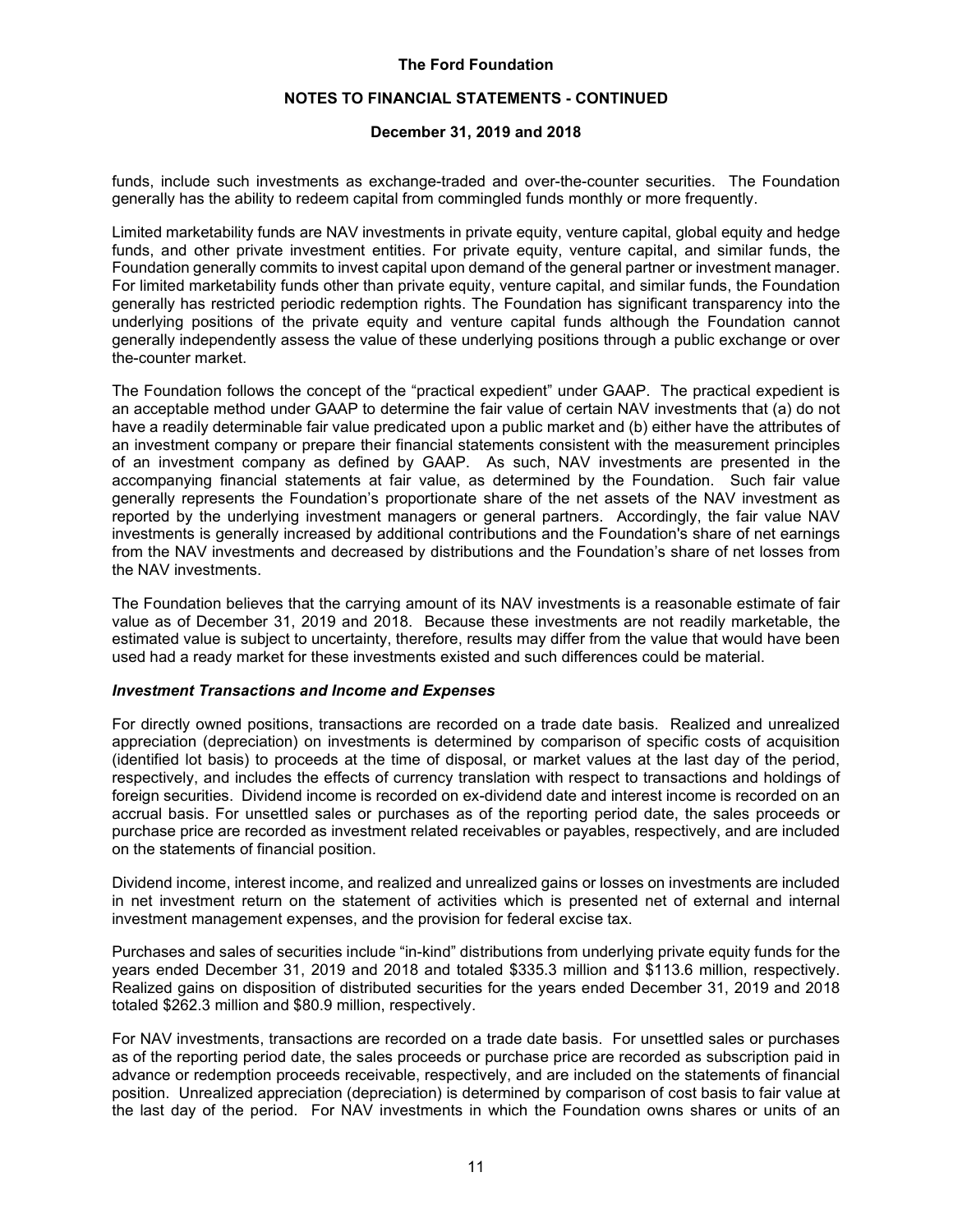#### **NOTES TO FINANCIAL STATEMENTS - CONTINUED**

#### **December 31, 2019 and 2018**

investment fund, realized appreciation (depreciation) on investments is determined by comparison of specific costs of acquisition (identified lot basis) to proceeds at the time of disposal. For NAV investments in which the Foundation owns a portion of an investment fund's partnership capital, realized appreciation (depreciation) is recognized on redemption of partnership interests in excess of cost basis. Realized and unrealized appreciation (depreciation) includes the effects of currency translation with respect to transactions and holdings of foreign currency denominated holdings. The amount of realized and unrealized appreciation (depreciation) associated with these investments is reflected in the statements of activities.

#### *Fair Value Measurements*

In accordance with GAAP, the Foundation discloses its assets and liabilities, recorded at fair value into the "fair value hierarchy." GAAP defines fair value as the price that would be received to sell an asset or paid to transfer a liability in an orderly transaction between market participants at the measurement date. GAAP also established a fair value hierarchy that prioritizes the inputs to valuation techniques used to measure fair value. The fair value hierarchy gives the highest priority to unadjusted quoted prices in active markets for identical assets (Level 1 measurements) and the lowest priority to unobservable inputs (Level 3 measurements). The three levels of the fair value hierarchy are as follows:

Level 1: Inputs that reflect unadjusted quoted prices in active markets for identical assets or liabilities that the Foundation has the ability to access at the measurement date;

Level 2: Inputs other than quoted prices which are observable for the asset or liability either directly or indirectly, including inputs in markets that are not considered to be active; and

Level 3: Inputs that are unobservable.

Inputs are used in applying the various valuation techniques and refer to the assumptions that market participants use to make valuation decisions. Inputs may include price information, credit data, liquidity statistics and other factors. A financial instrument's level within the fair value hierarchy is based on the lowest level of any input that is significant to the fair value measurement. The Foundation considers observable data to be market data which is readily available and reliable and provided by independent sources. The categorization of a financial instrument within the fair value hierarchy is therefore based upon the pricing transparency of the instrument and does not necessarily correspond to the Foundation's perceived risk of that instrument.

Investments whose values are based on quoted market prices in active markets are classified as Level 1 and generally include cash equivalents and exchange-traded investment instruments. The Foundation does not adjust the quoted price for such instruments, even in situations where the Foundation holds a large position and a sale of all its holdings could reasonably impact the quoted price.

Investments that trade in markets that are not considered to be active under the accounting definition, but are valued based on quoted market prices, dealer quotations, or alternative pricing sources supported by observable inputs are classified as Level 2. Such inputs may include model-based valuation techniques. These investments include certain U.S. government and sovereign obligations, government agency obligations, asset-backed securities, derivatives, and other investments with observable pricing inputs.

Investments classified as Level 3 have significant unobservable inputs, as they trade infrequently or not at all. The inputs into the determination of fair value are based upon the best information in the circumstance and may require significant management judgment. Investments classified as Level 3 generally include securities for which no active market or dealer quote exists.

Investments for which the fair value is determined using the "practical expedient" are presented separately in the valuation hierarchy table.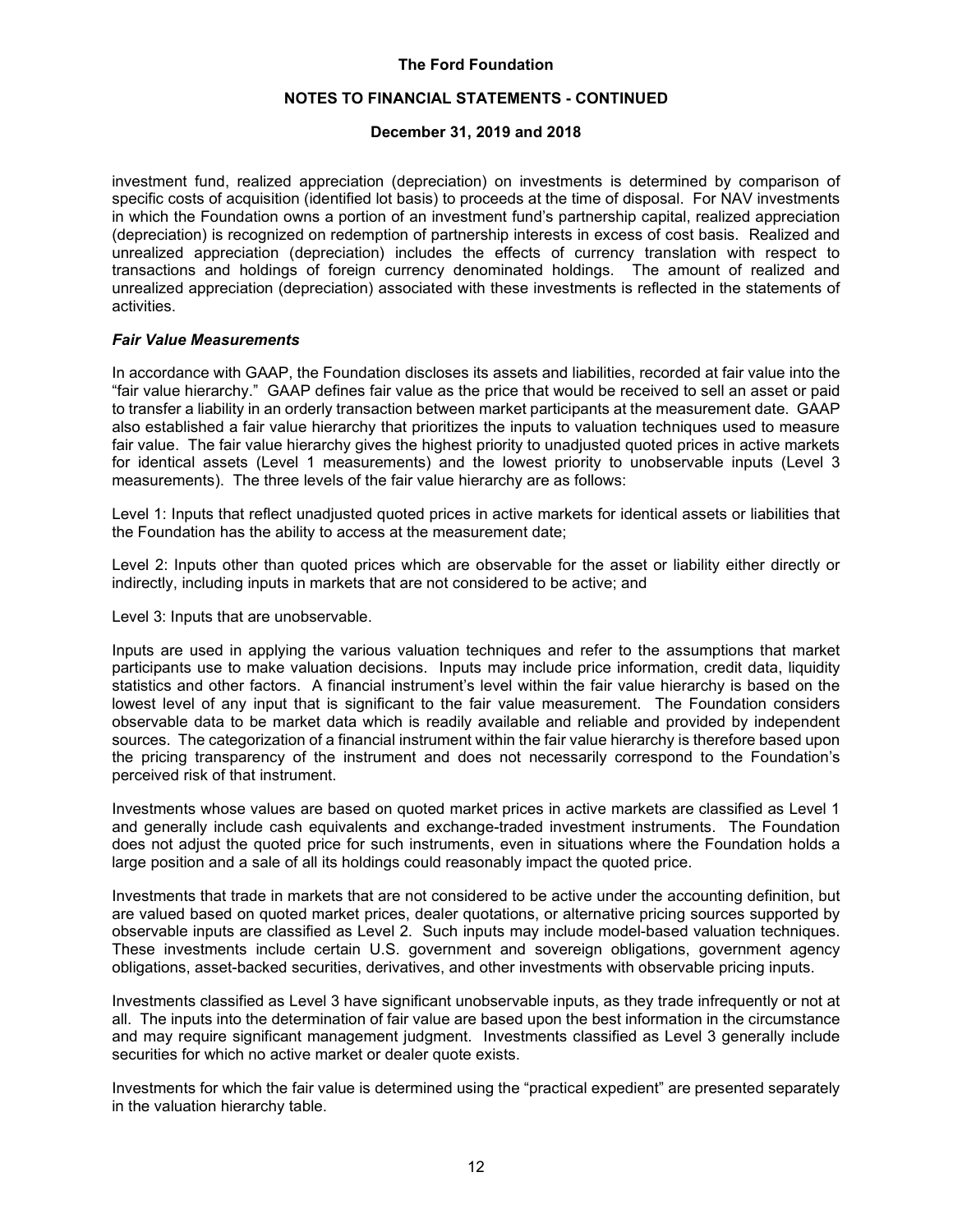#### **NOTES TO FINANCIAL STATEMENTS - CONTINUED**

#### **December 31, 2019 and 2018**

#### *Derivative Instruments*

The Foundation records all derivative instruments and hedging activities at fair value. The fair value adjustment is recorded directly to the invested asset and recognized as unrealized appreciation (depreciation) in the statements of activities.

The Foundation utilizes a variety of derivative instruments and contracts including futures, forwards, swaps, and options for trading and hedging purposes with each instrument's primary risk exposure being interest rate, credit, foreign exchange, commodity, or equity risk, as well as a combination of secondary risk factors. Such contracts involve, to varying degrees, risks of loss from the possible inability of counterparties to meet the terms of their contracts.

The Foundation enters into forward foreign currency contracts whereby it agrees to exchange one currency for another on an agreed-upon date at an agreed-upon exchange rate to minimize the exposure of certain of its investments to adverse fluctuations in currency markets.

The Foundation enters into futures contracts whereby it is obligated to deliver or receive (although the contracts are generally settled in cash) various U.S. government debt instruments at a specified future date. The Foundation engages in futures to increase or decrease its exposure to interest rate movements and spreads.

The Foundation enters into interest rate forwards, contracts, and swaps whereby it is obligated to either pay or receive a fixed interest rate on a specified notional amount and receive or pay a floating interest rate on the same notional amount. The floating rate is generally calculated as a spread amount added to or subtracted from a specified London Inter-Bank Offering Rate (LIBOR) indexed interest rate or other benchmark rate. The Foundation enters into such contracts to manage its interest rate exposure and to profit from potential movements in interest rate spreads. The market value and unrealized gains or losses on interest rate swaps are affected by actual movements of and market expectations of changes in current market interest rates.

The Foundation enters into credit default swaps as either a buyer or a seller. The buyer of a credit default swap is generally considered to be "receiving protection" in the event of an adverse credit event affecting the underlying reference obligation, and the seller of a credit default swap is generally considered to be "providing protection" in the event of such credit event. The buyer is generally obligated to pay the seller a periodic stream of payments over the term of the contract in return for a contingent payment upon the occurrence of a credit event with respect to an underlying reference obligation. If a credit event occurs, the buyer will receive full notional value for a reference obligation that may have little or no value. The seller generally receives a fixed rate of income throughout the term of the contract, provided that no credit event occurs. If a credit event occurs, the seller will be obligated to pay the full notional value of the reference obligation. In addition to general market risks, credit default swaps are subject to liquidity risk and counterparty credit risk. Credit default swaps are carried at their estimated fair value, as determined in good faith by the Foundation and its investment advisors.

The Foundation enters into resale agreements in which the Foundation purchases financial instruments from a seller in exchange for cash, and simultaneously enters into an agreement to resell the same or substantially the same financial instruments to the seller at a stated price plus accrued interest at a future date. Even though resale agreements involve the legal transfer of ownership of financial instruments, they are accounted for as collateralized financing transactions as opposed to purchases because they require the financial instruments to be resold at the maturity of the agreement. They are recorded at their contracted resell amounts.

The Foundation receives financial instruments, typically U.S. government securities, purchased under resale agreements and monitors the market value of these financial instruments on a daily basis. The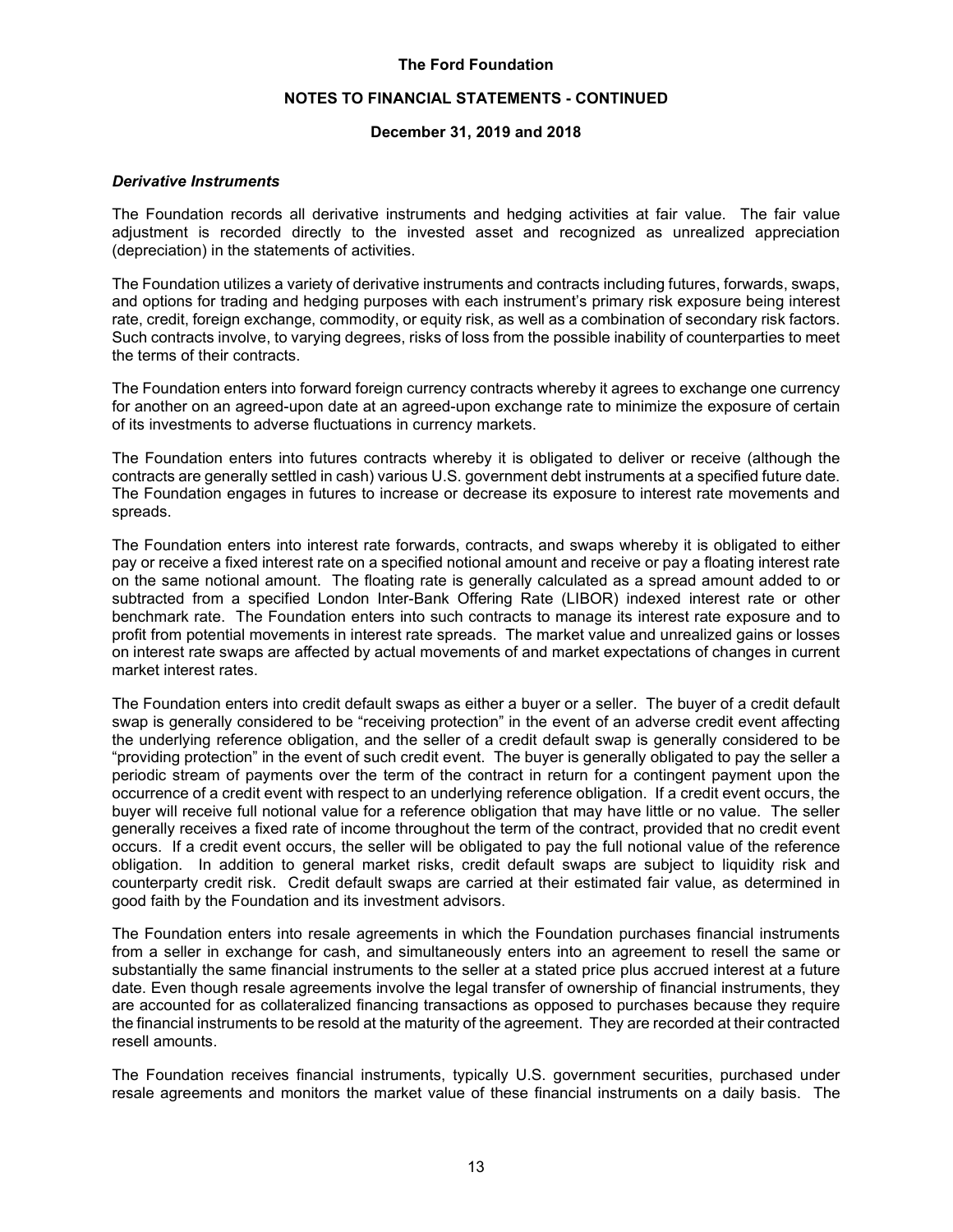#### **NOTES TO FINANCIAL STATEMENTS - CONTINUED**

## **December 31, 2019 and 2018**

Foundation obtains additional collateral due to changes in the market value of the financial instruments, as appropriate.

#### *Cash*

Cash consists of cash on hand and held in bank and money market accounts. At times, such deposits may be in excess of federally insured amounts.

#### *Program-Related Investments*

The Foundation invests in projects that advance philanthropic purposes. These Program-Related Investments include low interest rate loans or loan guarantees as well as investments in partnerships and investment funds with proceeds to be expended by the recipients in furtherance of the Foundation's charitable purpose. Program Related Investments are treated as qualifying distributions for tax reporting purposes in the year in which the funds are disbursed. Recoveries of invested amounts increase the Foundation's distributable amount for tax reporting purposes in the year in which the recoveries are received. Investments are monitored to determine net realizable value based on an evaluation of recoverability that utilizes experience and may reflect periodic adjustments to terms as deemed appropriate. Program Related Investments are recorded when disbursed.

#### *Mission Related Investments*

The Foundation makes certain investments to further its charitable purpose. Those investments include loans, equities, real assets, investment in private equity and venture capital funds, and other investments. Investments are made with an objective of achieving a social impact or otherwise advancing the Foundation's charitable purpose in addition to earning an investment return. Mission Related Investments are recorded at fair value and included within investments in the statements of financial position, statements of activities, and statements of cash flows and accompanying notes. As of December 31, 2019 and 2018, the fair value of Mission Related Investments, as included within the statements of financial position totaled \$66.7 million and \$28.4 million, respectively.

#### *Fixed Assets*

Land, buildings, furniture, equipment and leasehold improvements owned by the Foundation are recorded at cost. Depreciation is charged using the straight-line method based on estimated useful lives of the particular assets generally estimated as follows: buildings, principally 39 years, furniture and equipment 5 to 8 years, and leasehold improvements over the lesser of the term of the lease or the life of the asset.

#### *Expenditures and Appropriations*

Committed grant expenditures are considered incurred at the time of approval provided the grant has no specified conditions to be met in a future period. Note E provides additional details about the liability for the unpaid grants. For conditional grants, the grant expenditure and liability are recognized and recorded in the accounting period when the Foundation determines that the specified conditions are met. Uncommitted appropriations that have been approved by the Board of Trustees are included in appropriated net assets without donor restrictions.

#### *Taxes*

The Foundation follows guidance in Accounting Standards Codification 740, *Income Taxes*, that clarifies the accounting for uncertainty in tax positions taken or expected to be taken in a tax return, including issues relating to financial statement recognition and measurement. This guidance provides that the tax effects from an uncertain tax position can only be recognized in the financial statements if the position is "morelikely-than-not" to be sustained if the position were to be challenged by a taxing authority. The assessment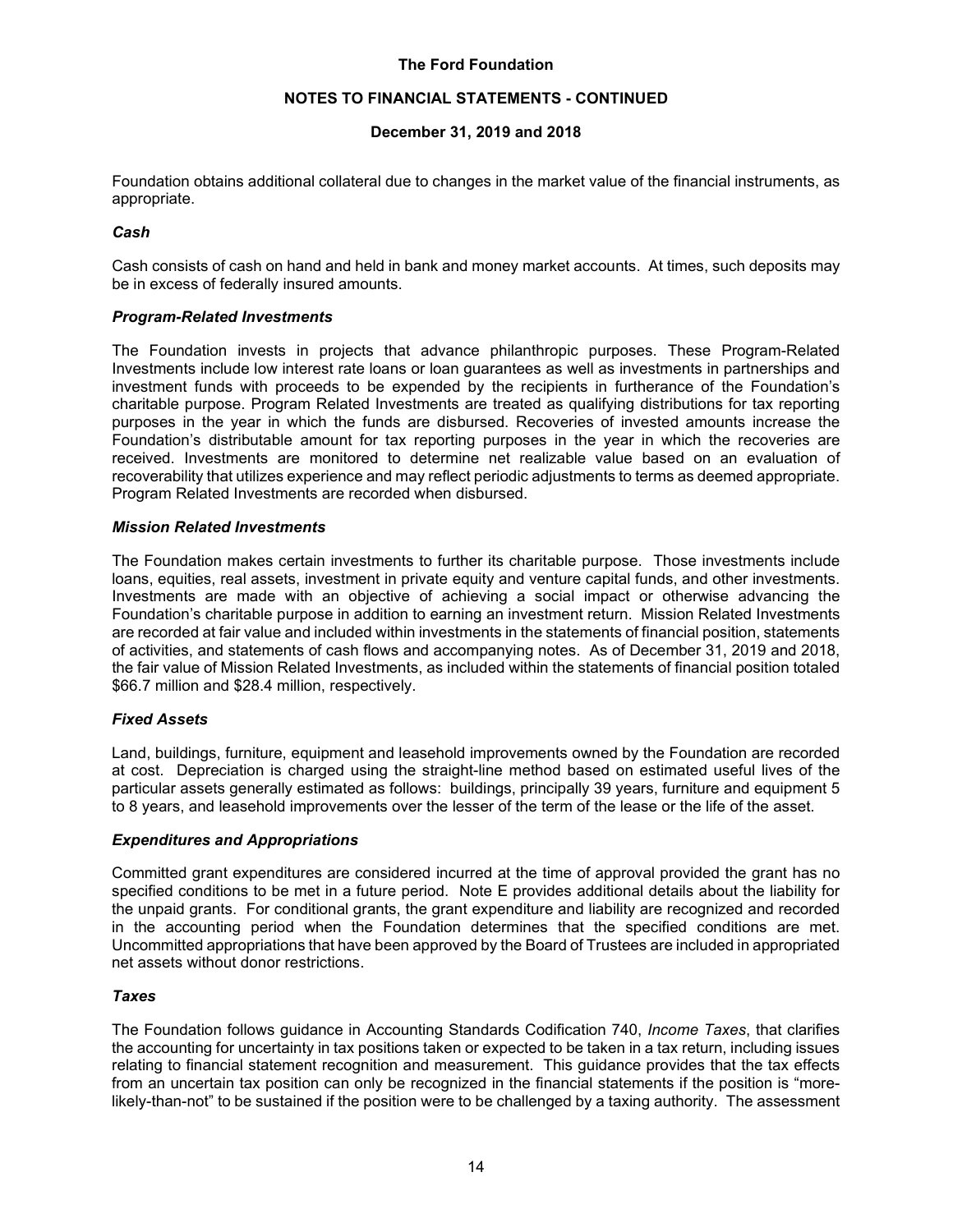#### **NOTES TO FINANCIAL STATEMENTS - CONTINUED**

#### **December 31, 2019 and 2018**

of the tax position is based solely on the technical merits of the position, without regard to the likelihood that the tax position may be challenged.

The Foundation qualifies as a tax-exempt organization under Section  $501(c)(3)$  of the Internal Revenue Code (IRC) and, accordingly, is not subject to federal income taxes. However, the Foundation is subject to federal excise tax and unrelated business income tax because it is a private Foundation in accordance with Internal Revenue Service regulations. The Foundation has processes presently in place to ensure the maintenance of its tax-exempt status; to identify and report unrelated income; to determine its filing and tax obligations in jurisdictions for which it has nexus; and to identify and evaluate other matters that may be considered tax positions. The Foundation has determined that there are no material uncertain tax positions that require recognition or disclosure in its financial statements for the years ended December 31, 2019 and 2018, respectively.

#### *Risks and Uncertainties*

The Foundation uses estimates in preparing its financial statements which require management to make estimates and assumptions. These estimates affect the reported amounts of assets and liabilities at the date of the statements of financial position and the reported amounts of income and expenditures during the reporting period. Actual results may differ from these estimates and such differences could be material. The most significant estimates and assumptions relate to the valuation of investments, allowances for possible losses on program-related investments, assumptions used for employee benefit plans and fixed assets useful lives.

#### *Measure of Operations*

The Foundation includes in its measure of operations (operating income over expenditures) all income that is an integral part of its programs and supporting activities. Non-operating activities include post-retirement changes which arose during the period and net periodic pension costs other than service costs.

#### *Related Party Transactions*

For the years ended December 31, 2019 and 2018, the Foundation approved grants totaling \$14.0 million and \$15.3 million, respectively, to other not-for-profit organizations, whereby certain trustees jointly serve on the Board of Trustees of the Foundation and these other recipient organizations.

#### *Functional Expenses*

The Foundation uses the direct method in charging expenses to each functional category based on direct usage or charge. However, certain expenses are allocated to more than one function on a reasonable and consistently applied basis; a portion of operational support is allocated to investment expense, which is reported as part of the income section, using the indirect method for allocation of expenses based on square footage, salary percentage or headcount. In addition, for the Mission Related Investment department which engages in three activities: Mission Related Investments, Program-Related Investments and grant making expenses are allocated between investment expense and program management based on staff time spent on each activity. Other expenses such as depreciation and bond interest are allocated based on square footage and/or headcount.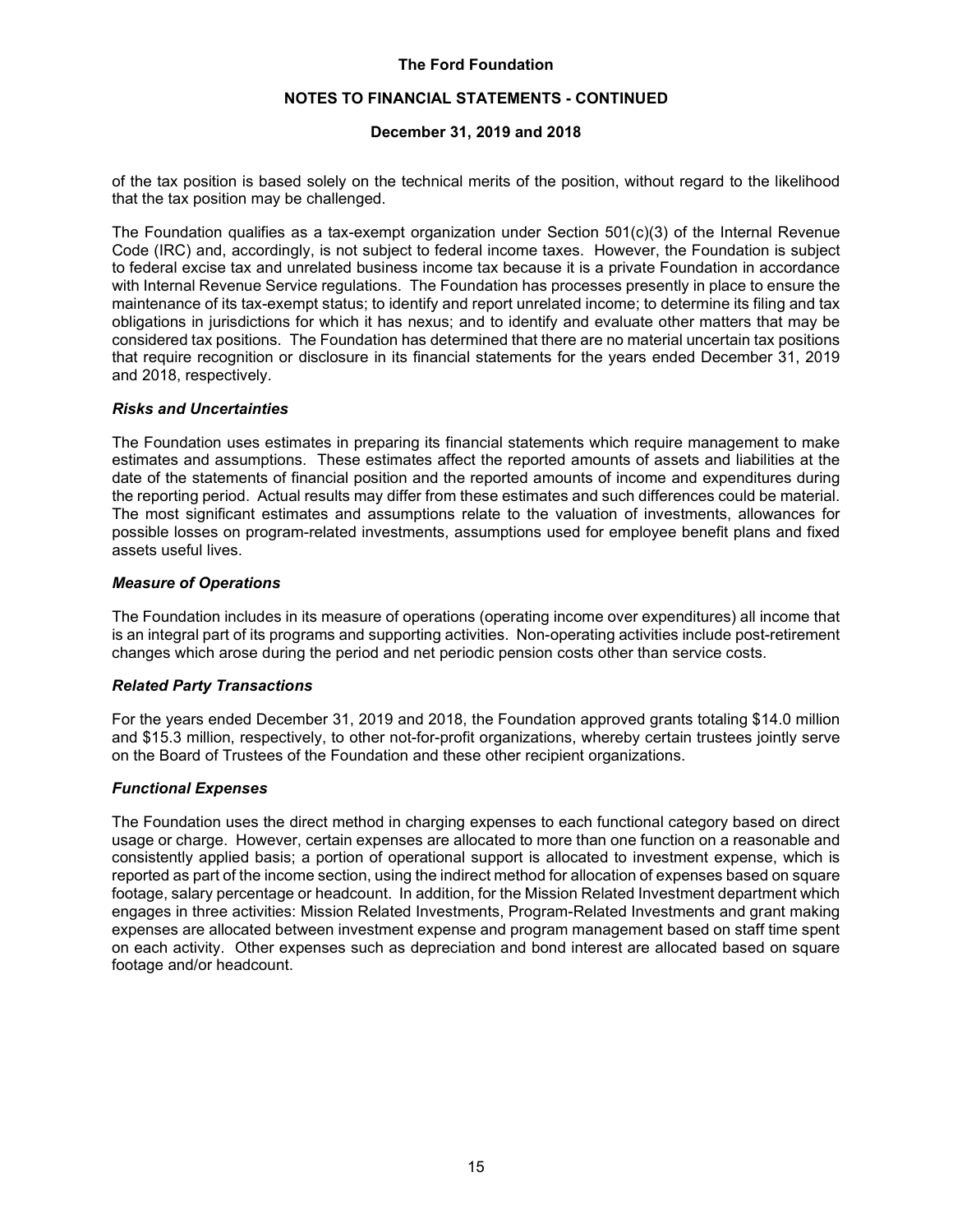#### **NOTES TO FINANCIAL STATEMENTS - CONTINUED**

#### **December 31, 2019 and 2018**

#### *New Accounting Pronouncements*

In June 2016, the Financial Accounting Standards Board ("FASB") issued Accounting Standards Update 2016-13, *Credit Losses (Topic 326): Measurement of Credit Losses on Financial Instruments,* which (1) significantly changes the impairment model for most financial assets that are measured at amortized cost and certain other instruments from an incurred loss model to an expected loss model, and (2) provides for recording credit losses on available for sale debt securities through an allowance account. The update requires credit losses on most financial assets measured at amortized cost and certain other instruments to be measured using an expected credit loss model. The guidance will be effective for the Foundation beginning in fiscal year 2022. Early adoption is permitted. The Foundation is currently assessing the impact this standard will have on its financial statements.

In June 2018, the FASB issued 2018-08, *Not-for-Profit Entities (Topic 958): Clarifying the Scope and Accounting Guidance for Contributions Received and Contributions Made*, which amends the accounting guidance related to (1) evaluating whether transactions should be accounted for as contributions or exchange transactions, and (2) determining whether a contribution is conditional. For resource providers, the ASU is effective for annual periods beginning after December 15, 2019, with early adoption permissible. The Foundation adopted this new guidance for the year ended December 31, 2019.

In March 2020, the FASB issued 2020-04, *Reference Rate Reform (Topic 848): Facilitation of the Effects of Reference Rate Reform on Financial Reporting*, which provides an optional practical expedient and exceptions for a limited time to ease the potential burden in accounting for reference rate reform on financial reporting. This guidance is effective for all entities as of March 12, 2020 through December 31, 2022 for all existing hedging and contract modifications.

#### *Reclassifications*

Certain information in the fiscal 2018 financial statements has been reclassified to conform to the fiscal 2019 presentation. There were no changes in assets, liabilities, revenues, expenses or changes in net assets as reflected in the 2018 financial statements.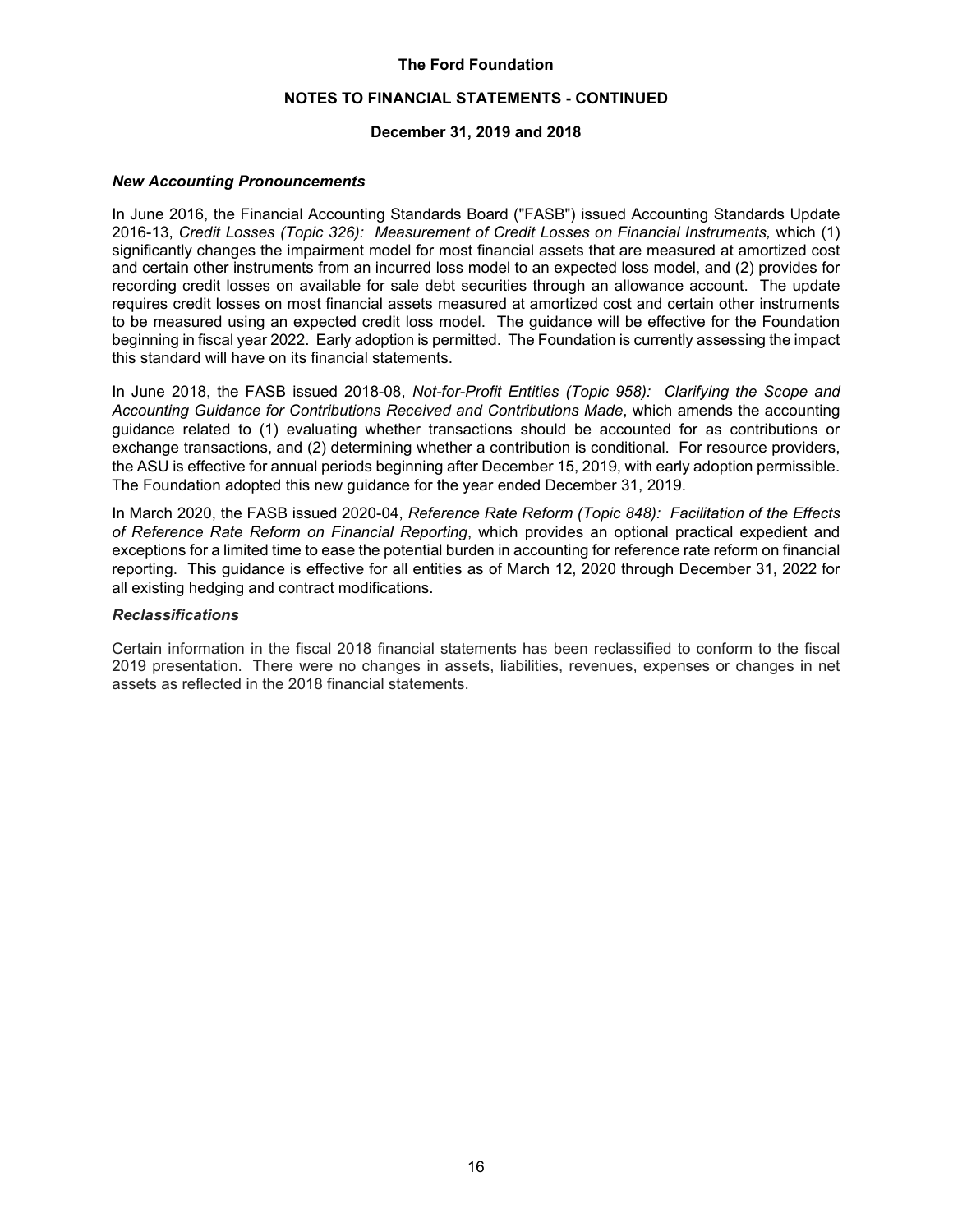# **NOTES TO FINANCIAL STATEMENTS - CONTINUED**

#### **December 31, 2019 and 2018**

# **NOTE B - INVESTMENTS**

Investments held consisted of the following as of:

|                                           | As of |                   |    |           |    | As of             |    |           |  |  |
|-------------------------------------------|-------|-------------------|----|-----------|----|-------------------|----|-----------|--|--|
|                                           |       | December 31, 2019 |    |           |    | December 31, 2018 |    |           |  |  |
| (in thousands)                            |       | <b>Fair Value</b> |    | Cost      |    | <b>Fair Value</b> |    | Cost      |  |  |
| Short-term                                | \$    | 332,701           | \$ | 332,130   | \$ | 620,950           | \$ | 623,582   |  |  |
| Equities                                  |       | 314,227           |    | 163,300   |    | 157,697           |    | 99,405    |  |  |
| Fixed income                              |       |                   |    |           |    |                   |    |           |  |  |
| U.S. government debt                      |       | 940,415           |    | 934,392   |    | 503,278           |    | 506,539   |  |  |
| Asset-backed                              |       | 68,050            |    | 72.259    |    | 78.058            |    | 83,367    |  |  |
| Corporate bonds                           |       | 62,008            |    | 61,409    |    | 70,524            |    | 71,183    |  |  |
| Commingled funds                          |       |                   |    |           |    |                   |    |           |  |  |
| Equity-related                            |       | 132,728           |    | 115,105   |    | 282,428           |    | 259,147   |  |  |
| Natural resources related                 |       |                   |    |           |    | 28,907            |    | 34,156    |  |  |
| Limited marketability funds               |       |                   |    |           |    |                   |    |           |  |  |
| Credit                                    |       | 36,317            |    | 119,524   |    | 36,447            |    | 115,086   |  |  |
| Global equity                             |       | 7,259,051         |    | 3,687,966 |    | 6,193,383         |    | 3,688,333 |  |  |
| Natural resources                         |       | 886,108           |    | 965,531   |    | 947,686           |    | 1,023,250 |  |  |
| Real assets                               |       | 373,682           |    | 285,365   |    | 271,501           |    | 180,547   |  |  |
| Private equity                            |       | 842,891           |    | 811,048   |    | 1,002,332         |    | 1,006,439 |  |  |
| Venture capital                           |       | 2,368,936         |    | 1,548,591 |    | 2,257,579         |    | 1,540,105 |  |  |
| Investments, at fair value                |       | 13,617,114        |    | 9,096,620 |    | 12,450,770        |    | 9,231,139 |  |  |
| Redemption proceeds receivable            |       | 112,672           |    | 112,672   |    | 153,352           |    | 153,352   |  |  |
| Accrued interest and dividends receivable |       | 4,896             |    | 4,896     |    | 4,082             |    | 4,082     |  |  |
| <b>Total investments</b>                  |       | 13,734,682        |    | 9,214,188 |    | 12,608,204        |    | 9,388,573 |  |  |
| Investment related receivables            |       | 74,333            |    | 74,333    |    | 9,623             |    | 9,623     |  |  |
| Investment related payables               |       | (72, 681)         |    | (70, 129) |    | (3,257)           |    | (3,253)   |  |  |
| Derivative liabilities                    |       | (72)              |    | (104)     |    |                   |    |           |  |  |
| Total investment related                  |       |                   |    |           |    |                   |    |           |  |  |
| assets and liabilities, net               | \$    | 13,736,262        | \$ | 9,218,288 |    | \$12,614,570      | \$ | 9,394,943 |  |  |

As of December 31, 2019, short-term investments consist of cash and cash equivalents of \$265.2 million, resale agreements of \$11.0 million, collateral due from broker of \$0.5 million, and maturing corporate bonds of \$56.0 million.

As of December 31, 2018, short-term investments consist of cash and cash equivalents of \$83.3 million, resale agreements of \$51.0 million, collateral due from broker of \$0.1 million, commercial paper of \$30.8 million, maturing corporate bonds of \$24.1 million and maturing U.S. Treasury notes of \$431.6 million.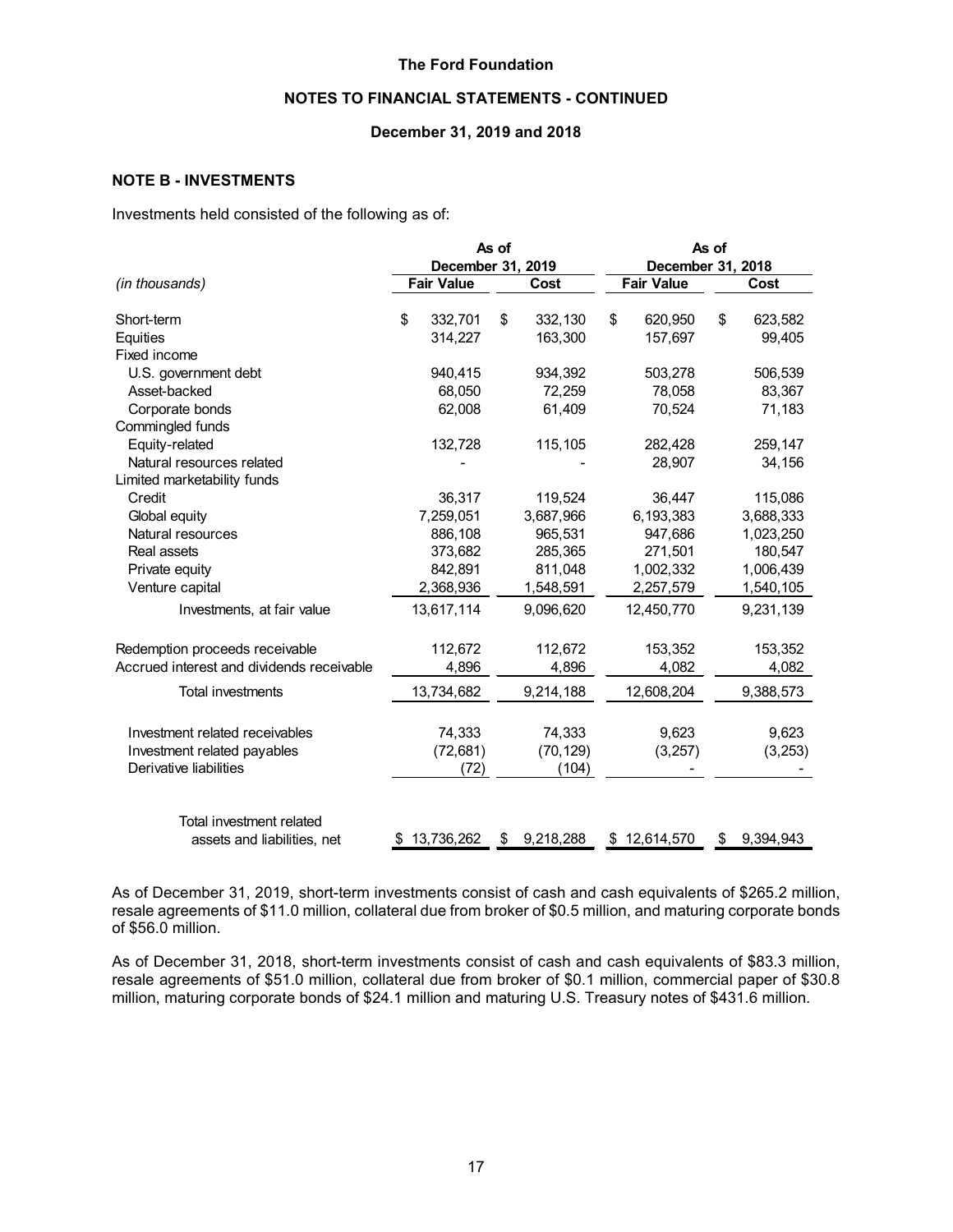# **NOTES TO FINANCIAL STATEMENTS - CONTINUED**

# **December 31, 2019 and 2018**

The classification of investments by level within the valuation hierarchy as of December 31, 2019 was as follows:

| (in thousands)                            | Quoted<br><b>Prices</b><br>Level 1) | <b>Significant</b><br><b>Observable</b><br><b>Inputs</b><br>(Level 2) | <b>Significant</b><br>Unobservable<br><b>Inputs</b><br>(Level 3) | <b>Investments</b><br>at NAV<br>(Practical<br>Expedient) | <b>Total</b>  |
|-------------------------------------------|-------------------------------------|-----------------------------------------------------------------------|------------------------------------------------------------------|----------------------------------------------------------|---------------|
|                                           |                                     |                                                                       | \$                                                               |                                                          |               |
| Short-term                                | \$<br>265,233                       | \$<br>67,468                                                          |                                                                  | \$                                                       | \$<br>332,701 |
| Equities                                  | 313,144                             |                                                                       | 1,083                                                            |                                                          | 314,227       |
| Fixed income                              |                                     |                                                                       |                                                                  |                                                          |               |
| U.S. government debt                      |                                     | 940,415                                                               |                                                                  |                                                          | 940,415       |
| Asset-backed                              |                                     | 68,043                                                                | 7                                                                |                                                          | 68,050        |
| Corporate bonds                           |                                     | 62,008                                                                |                                                                  |                                                          | 62,008        |
| Commingled funds                          |                                     |                                                                       |                                                                  |                                                          |               |
| Equity-related                            |                                     |                                                                       |                                                                  | 132,728                                                  | 132,728       |
| Limited marketability funds               |                                     |                                                                       |                                                                  |                                                          |               |
| Credit                                    |                                     |                                                                       |                                                                  | 36,317                                                   | 36,317        |
| Global equity                             |                                     |                                                                       |                                                                  | 7,259,051                                                | 7,259,051     |
| Natural resources                         |                                     |                                                                       |                                                                  | 886,108                                                  | 886,108       |
| Real assets                               |                                     |                                                                       |                                                                  | 373,682                                                  | 373,682       |
| Private equity                            |                                     |                                                                       |                                                                  | 842,891                                                  | 842,891       |
| Venture capital                           |                                     |                                                                       |                                                                  | 2,368,936                                                | 2,368,936     |
| Investments, at fair value                | \$<br>578,377                       | \$<br>1,137,934                                                       | \$<br>1,090                                                      | \$<br>11,899,713                                         | 13,617,114    |
| Redemption proceeds receivable            |                                     |                                                                       |                                                                  |                                                          | 112,672       |
| Accrued interest and dividends receivable |                                     |                                                                       |                                                                  |                                                          | 4,896         |
|                                           |                                     |                                                                       |                                                                  |                                                          |               |

Total investments \$ 13,734,682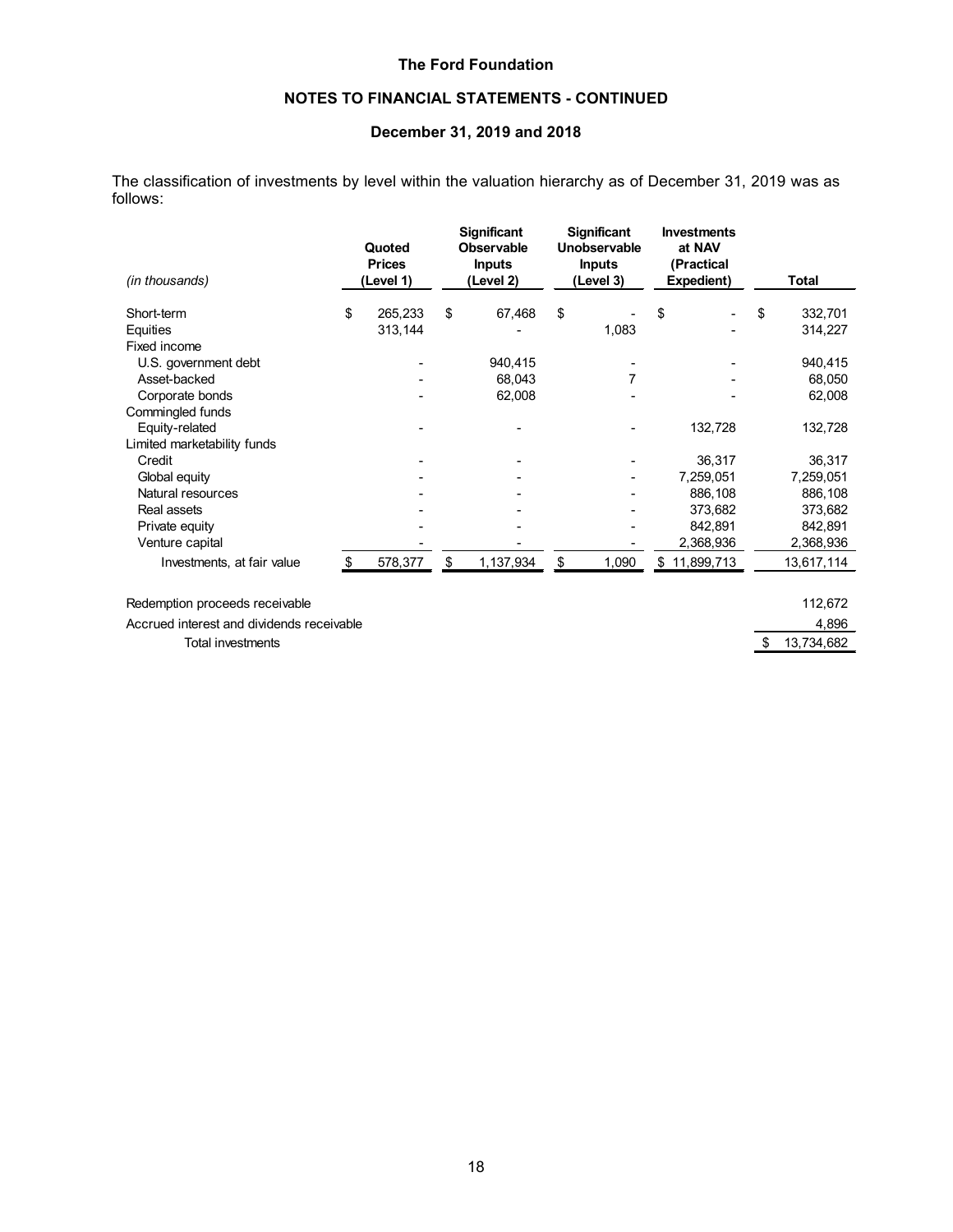# **NOTES TO FINANCIAL STATEMENTS - CONTINUED**

#### **December 31, 2019 and 2018**

The classification of investments by level within the valuation hierarchy as of December 31, 2018 was as follows:

| (in thousands)                                                   |      | Quoted<br>prices<br>(Level 1) | Significant<br>observable<br><b>Inputs</b><br>(Level 2) |      | Significant<br>unobservable<br>inputs<br>(Level 3) | <b>Investments</b><br>at NAV<br>(practical<br>expedient) | <b>Total</b>     |
|------------------------------------------------------------------|------|-------------------------------|---------------------------------------------------------|------|----------------------------------------------------|----------------------------------------------------------|------------------|
| Short-term                                                       | \$   | 83,252                        | \$<br>537,698                                           | \$   |                                                    | \$                                                       | \$<br>620,950    |
| Equities                                                         |      | 157,630                       |                                                         |      | 67                                                 |                                                          | 157,697          |
| Fixed income                                                     |      |                               |                                                         |      |                                                    |                                                          |                  |
| U.S. government debt                                             |      |                               | 503,278                                                 |      |                                                    |                                                          | 503,278          |
| Asset-backed                                                     |      |                               | 76,682                                                  |      | 1,376                                              |                                                          | 78,058           |
| Corporate bonds                                                  |      |                               | 70,524                                                  |      |                                                    |                                                          | 70,524           |
| Commingled funds                                                 |      |                               |                                                         |      |                                                    |                                                          |                  |
| Equity-related                                                   |      |                               |                                                         |      |                                                    | 282,428                                                  | 282,428          |
| Natural resources related                                        |      |                               |                                                         |      |                                                    | 28,907                                                   | 28,907           |
| Limited marketability funds                                      |      |                               |                                                         |      |                                                    |                                                          |                  |
| Credit                                                           |      |                               |                                                         |      |                                                    | 36,447                                                   | 36,447           |
| Global equity                                                    |      |                               |                                                         |      |                                                    | 6,193,383                                                | 6,193,383        |
| Natural resources                                                |      |                               |                                                         |      |                                                    | 947,686                                                  | 947,686          |
| Real assets                                                      |      |                               |                                                         |      |                                                    | 271,501                                                  | 271,501          |
| Private equity                                                   |      |                               |                                                         |      |                                                    | 1,002,332                                                | 1,002,332        |
| Venture capital                                                  |      |                               |                                                         |      |                                                    | 2,257,579                                                | 2,257,579        |
| Investments, at fair value                                       | - \$ | 240,882                       | \$<br>1,188,182                                         | - \$ | 1,443                                              | \$<br>11,020,263                                         | 12,450,770       |
| Redemption proceeds receivable<br>Accrued interest and dividends |      |                               |                                                         |      |                                                    |                                                          | 153,352          |
| receivable                                                       |      |                               |                                                         |      |                                                    |                                                          | 4,082            |
| <b>Total investments</b>                                         |      |                               |                                                         |      |                                                    |                                                          | \$<br>12,608,204 |

The following table summarizes Level 3 activity for the years ended December 31, 2019 and 2018.

| (in thousands)           | <b>Balances at</b><br>December 31,<br>2018 |     | <b>Purchases</b><br>and Other<br><b>Acquisitions</b> | <b>Net Transfers</b><br>in/(out) of<br>Level 3 | Sales and<br>Other<br><b>Dispositions</b> | <b>Net Realized</b><br>Depreciation | <b>Net</b><br>Unrealized<br>Appreciation<br>(Depreciation) | <b>Balances at</b><br>December 31,<br>2019 |
|--------------------------|--------------------------------------------|-----|------------------------------------------------------|------------------------------------------------|-------------------------------------------|-------------------------------------|------------------------------------------------------------|--------------------------------------------|
| Equities<br>Asset-backed | \$<br>67<br>1,376                          | \$  | 6,293                                                | \$<br>$\sim$                                   | \$<br>(6, 293)                            | \$<br>(374)                         | \$<br>1,390<br>(1, 369)                                    | \$<br>1,083                                |
|                          | 1,443                                      | \$. | 6,293                                                | \$                                             | (6, 293)                                  | (374)                               | 21                                                         | 1,090                                      |
| (in thousands)           | <b>Balances at</b><br>December 31,<br>2017 |     | <b>Purchases</b><br>and Other<br><b>Acquisitions</b> | <b>Net Transfers</b><br>in/(out) of<br>Level 3 | Sales and<br>Other<br><b>Dispositions</b> | <b>Net Realized</b><br>Appreciation | <b>Net</b><br><b>Unrealized</b><br>Depreciation            | <b>Balances at</b><br>December 31,<br>2018 |
| Equities                 | \$<br>126                                  | \$  | $\overline{\phantom{0}}$                             | \$<br>. .                                      | \$<br>۰.                                  | \$<br>۰                             | \$<br>(59)                                                 | \$<br>67                                   |

Asset-backed 2,102 - - - - (726) 1,376

\$ 2,228 \$ - \$ - \$ - \$ - \$ (785) \$ 1,443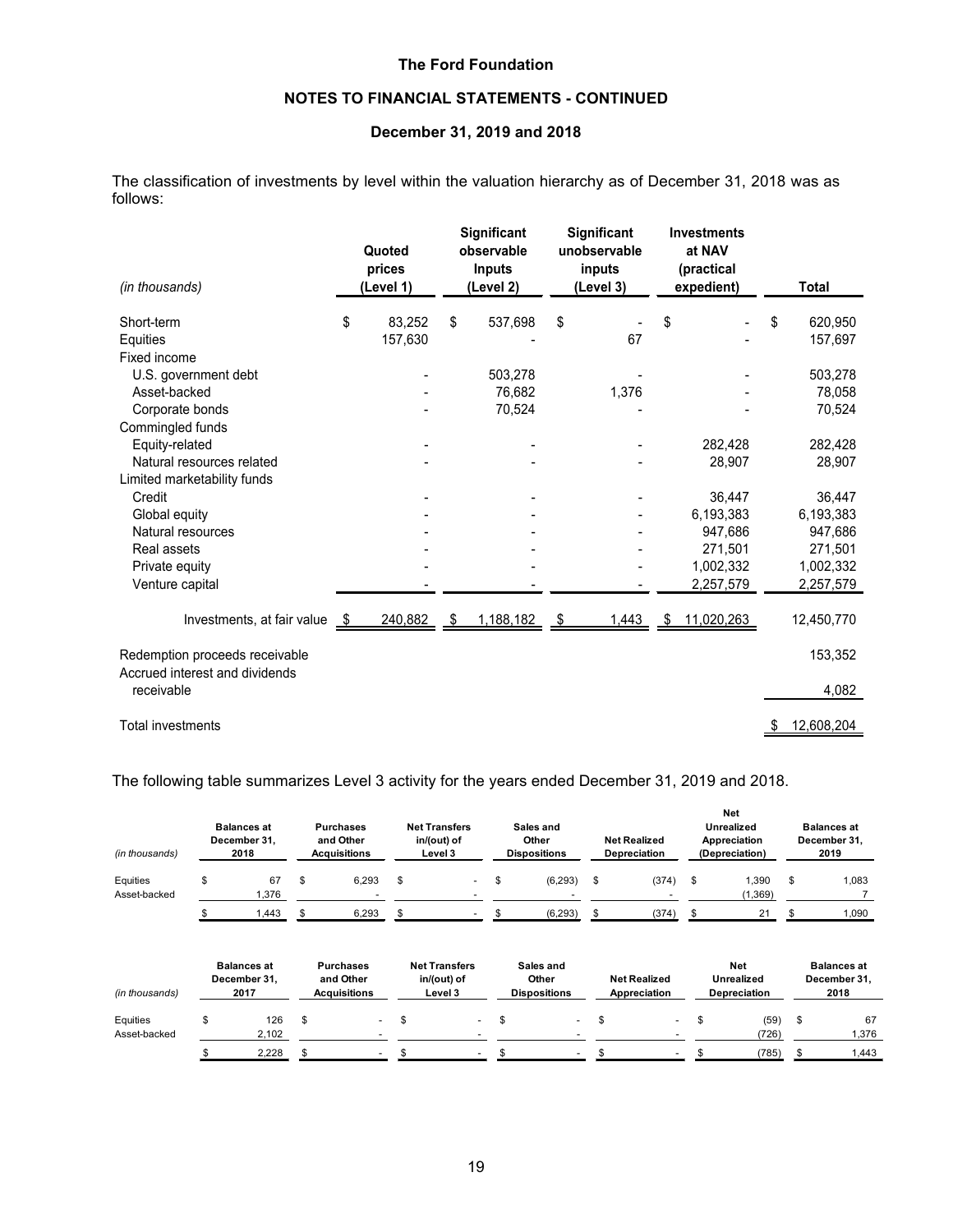#### **NOTES TO FINANCIAL STATEMENTS - CONTINUED**

#### **December 31, 2019 and 2018**

All net realized and unrealized appreciation (depreciation) in the table above is reflected in the accompanying financial statements.

The Foundation's policy is to recognize transfers between Level 1, 2, or 3 as if they occurred as of the beginning of the reporting period.

For the years ended December 31, 2019 and 2018, there were no transfers between Levels 1, 2 and 3.

Based on the information made available to the Foundation, there are no concentrations in any underlying individual security or issuer in amounts greater than 5% of the Foundation's net assets as of December 31, 2019 and 2018.

The following table lists investments in investment funds (or similar entities) as of December 31, 2019 that have been valued using the NAV as a practical expedient, classified by major investment category:

| Category<br>of Investment <sup>1</sup>                   | Investment<br><b>Strategy and</b><br>Structure <sup>1</sup>                                                                                                                         |          | Number of<br>Investments <sup>2</sup><br>Fair Value <sup>3</sup><br>(in thousands)<br><b>Unfunded</b><br><b>Commitments</b><br>(in thousands) | Remaining<br>Life <sup>1</sup>                                                    | Redemption<br>Terms <sup>1</sup>                                                                                                                                                                                   | Redemption<br><b>Restrictions</b><br>and Terms <sup>1</sup>                                                                                                                                                 |                                                            | Redemption<br><b>Restrictions</b><br>and Terms in<br>Place at<br>Year End <sup>1</sup>                                                                                                                                                                          |
|----------------------------------------------------------|-------------------------------------------------------------------------------------------------------------------------------------------------------------------------------------|----------|-----------------------------------------------------------------------------------------------------------------------------------------------|-----------------------------------------------------------------------------------|--------------------------------------------------------------------------------------------------------------------------------------------------------------------------------------------------------------------|-------------------------------------------------------------------------------------------------------------------------------------------------------------------------------------------------------------|------------------------------------------------------------|-----------------------------------------------------------------------------------------------------------------------------------------------------------------------------------------------------------------------------------------------------------------|
| (Private Equity<br>and Venture<br>Capital) <sup>4</sup>  | Investments in<br>the equity and<br>credit of primarily<br>private companies<br>through private<br>partnerships and<br>holding companies                                            | \$<br>\$ | 213<br>3,211,827<br>951,684                                                                                                                   | Generally up to<br>15 years but<br>dependent upon<br>investment<br>circumstances. | Redemption not<br>permitted during<br>the life of the<br>fund.<br>Distributions may<br>be made at the<br>discretion of the<br>general partners.                                                                    | Not applicable - no<br>redemption ability.                                                                                                                                                                  |                                                            | Not applicable - no redemption<br>rights                                                                                                                                                                                                                        |
| (Alternative<br><b>Investment</b><br>Funds) <sup>5</sup> | Investments in<br>hedge funds,<br>global equity,<br>credit, real assets,<br>natural resources.<br>and other<br>investments through<br>private partnerships<br>and holding companies | \$<br>\$ | 130<br>8.555.158<br>1,070,740                                                                                                                 | Generally<br>Open Ended                                                           | Ranges between<br>monthly<br>redemption with<br>5 days notice, to<br>rolling 5-years<br>redemption with<br>180 days notice.<br>Certain funds<br>have no<br>redemption rights<br>until dissolution<br>of the funds. | Initial Lockups:<br>1 year or less:<br>1-2 years:<br>Over 2 years:<br>No redemption rights:<br>Redemption Frequency:<br>Monthly:<br>Quarterly:<br>1 year or less:<br>Over 1 Year:<br>No redemption rights:  | 44%<br>16%<br>19%<br>21%<br>9%<br>34%<br>26%<br>10%<br>21% | Current Redemption Ability:<br>59%<br>6 months or less:<br>2%<br>6 months to 1 year:<br>17%<br>Over 1 years:<br>No redemption rights: 22%<br>Total side pockets or restricted<br>assets across the funds are less<br>than 5% of the total investment<br>amount. |
| Commingled<br>Funds <sup>6</sup>                         | Investment in<br>global equity,<br>real assets, natural,<br>resources, and other<br>investments through<br>commingled fund<br>structures                                            | \$<br>\$ | $\overline{2}$<br>132,728                                                                                                                     | Open Ended                                                                        | Daily to monthly<br>redemption with<br>1 to 30 days<br>notice period.                                                                                                                                              | Subject to the ability to<br>withdraw capital from the<br>underlying funds. This is<br>dependent upon the liquidity<br>of the underlying assets and<br>is subject to the discretion of<br>the Fund Manager. |                                                            | Subject to the ability to withdraw<br>capital from the underlying funds.                                                                                                                                                                                        |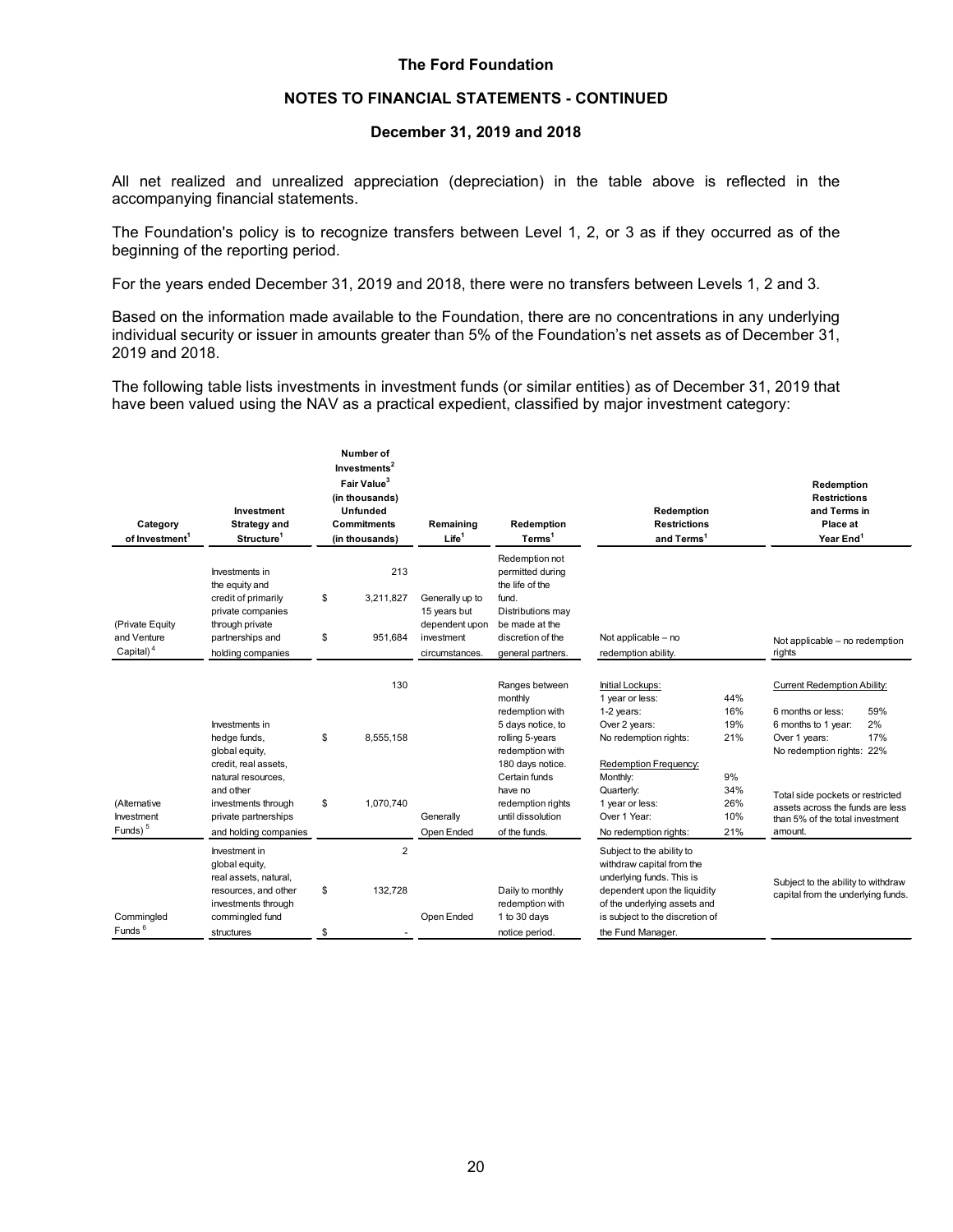#### **NOTES TO FINANCIAL STATEMENTS - CONTINUED**

## **December 31, 2019 and 2018**

The following table lists investments in investment funds (or similar entities) as of December 31, 2018 that have been valued using the NAV as a practical expedient, classified by major investment category:

| Category of<br>Investment<br>Investment <sup>(1)</sup><br>Strategy and Structure <sup>(1)</sup> |                                                                                                                                                                             | Number of<br>Investments <sup>(2)</sup><br><b>Fair Value</b><br>(in thousands)<br><b>Unfunded</b><br><b>Commitments</b><br>(in thousands) | Remaining<br>Life $(1)$                                                       | Redemption<br>Terms <sup>(1)</sup>                                                                                                                                                                          | Redemption<br><b>Restrictions</b><br>and Terms <sup>(1)</sup>                                                                                                                                                   |                                             | Redemption<br><b>Restrictions and</b><br>Terms in Place at<br>Year End <sup>(1)</sup>                                           |                         |
|-------------------------------------------------------------------------------------------------|-----------------------------------------------------------------------------------------------------------------------------------------------------------------------------|-------------------------------------------------------------------------------------------------------------------------------------------|-------------------------------------------------------------------------------|-------------------------------------------------------------------------------------------------------------------------------------------------------------------------------------------------------------|-----------------------------------------------------------------------------------------------------------------------------------------------------------------------------------------------------------------|---------------------------------------------|---------------------------------------------------------------------------------------------------------------------------------|-------------------------|
| (Private Equity and<br>Venture Capital) <sup>(4)</sup>                                          | Investment in the equity<br>and credit of primarily<br>private companies through<br>private partnerships<br>and holding companies.                                          | 223<br>3,259,911<br>\$<br>908,702<br>\$                                                                                                   | Generally up to 15<br>years but dependent<br>upon investment<br>circumstances | Redemption not<br>permitted during<br>the life of the fund.<br>Distributions may<br>be made at the<br>discretion of the<br>general partners.                                                                | Non applicable - no<br>redemption ability.                                                                                                                                                                      |                                             | Non applicable - no<br>redemption rights.                                                                                       |                         |
| (Alternative<br>investment Funds) <sup>(5)</sup>                                                | Investments in hedge funds<br>global equity, credit,<br>real assets, natural<br>resources, and other<br>investments through<br>private partnership and<br>holding companies | 126<br>7,449,017<br>\$<br>\$<br>1,120,940                                                                                                 | Open ended                                                                    | Ranges between<br>monthly redemption<br>with 5 days notice to<br>rolling 5-years<br>redemption with 180<br>days notice. Certain<br>funds have no<br>redemption rights<br>until dissolution<br>of the funds. | Initial lockups:<br>1 year or less:<br>1-2 years:<br>Over 2 years:<br>No redemption rights:<br><b>Redemption Frequency:</b><br>Monthly<br>Quarterly:<br>1 year or less:<br>Over 1 year<br>No redemption rights: | 15%<br>18%<br>9%<br>32%<br>27%<br>9%<br>23% | <b>Current Redemption Ability:</b><br>44% 6 months or less:<br>6 months to 1 year:<br>Over 1 year:<br>23% No redemption rights: | 58%<br>8%<br>11%<br>23% |
| Commingled funds <sup>(6)</sup>                                                                 | Investment in global<br>equity, real assets,<br>natural resources, and<br>other investments<br>through commingled<br>fund structures                                        | 311,335<br>\$<br>\$                                                                                                                       | 3 Open ended                                                                  | Daily to monthly<br>redemption with 1 to<br>30 days notice period.                                                                                                                                          | Subject to the ability to<br>withdraw capital from the<br>underlying funds. This is<br>dependent upon the liquidity<br>of the underlying assets and<br>is subject to the discretion'<br>of the Fund Manager.    |                                             | Subject to the ability<br>to withdraw capital from<br>the underlying funds.                                                     |                         |

- (1) Information reflects a range of various terms from multiple investments.
- (2) The approximate number of outstanding investments including investments with unfunded commitments, but no current balance as of December 31, 2019 and 2018.
- (3) The total fair value of these investments valued using the NAV as a practical expedient.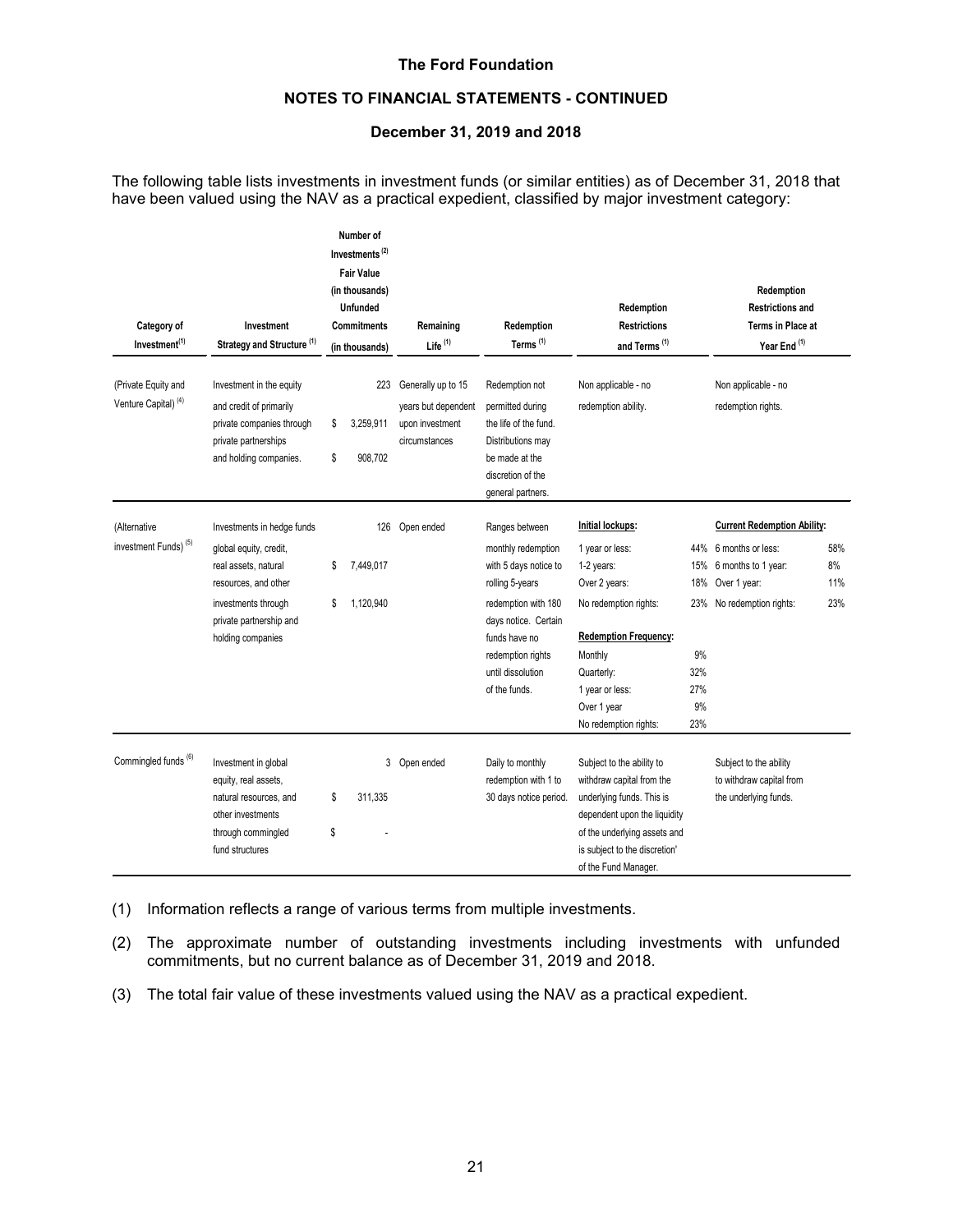#### **NOTES TO FINANCIAL STATEMENTS - CONTINUED**

#### **December 31, 2019 and 2018**

- (4) Generally refers to investments in private partnerships or investment funds focusing on equity or credit investments in private companies. The partnerships or funds generally have no redemption rights; the general partners of the respective funds issue capital calls and distributions. These funds generally provide the NAV or capital balances and changes quarterly or less frequently. Performance fees are generally collected by the general partner or investment manager only upon a distribution of profits to investors.
- (5) Generally refers to investments in private partnerships or investment funds focusing on a broad range of investment activities including Credit, Global Equity, Natural Resource, and Real Asset investments. These funds generally have periodic limited redemption rights, asset and performance based fee structures. They provide the NAV or capital balances and changes monthly or less frequently.
- (6) Generally refers to investments in private partnerships or investment funds focusing on a broad range of investment activities including Equity and Natural Resources related investments. These funds generally have short-term redemption and investment ability. They provide the NAV or capital balances and changes monthly or more frequently. Commingled funds generally do not have performance based fee structures.

#### *Derivative Instruments*

As of December 31, 2019 and 2018, the Foundation had swaptions on interest rate contracts with a notional value of \$1.0 Billion. The premium paid was \$5.1 million which represents the maximum exposure associated with these contracts. As of December 31, 2019 and 2018, the derivative asset associated with swaptions on interest rate futures contracts totaled \$7 thousand and \$1.4 million which is included within asset-backed securities.

As of December 31, 2019 and 2018, the Foundation was the seller (providing protection) of credit default swaps on a total notional amount of \$2.3 million and \$2.0 million, respectively. The notional amounts of the swaps are not recorded in the financial statements. However, the notional amount does approximate the maximum potential amount of future payments that the Foundation could be required to make (receive) if the Foundation were the seller (buyer) of protection and a credit event were to occur.

At December 31, 2019 and 2018, the Foundation's resale agreements relate to contracts with counterparties that expire in less than 30 days. At December 31, 2019 and 2018, the Foundation obtained U.S. government securities with a fair value of \$11.2 million and \$52.0 million as collateral received under resale agreements. As of December 31, 2019 and 2018, cash loaned by the Foundation in the amount of \$11.0 million and \$51.0 million is included within "Investments" on the statement of financial position. Accrued interest related to resale agreements is included within "Accrued interest and dividends receivable" on the accompanying statements of financial position. Interest income earned on these transactions is included in the statements of activities.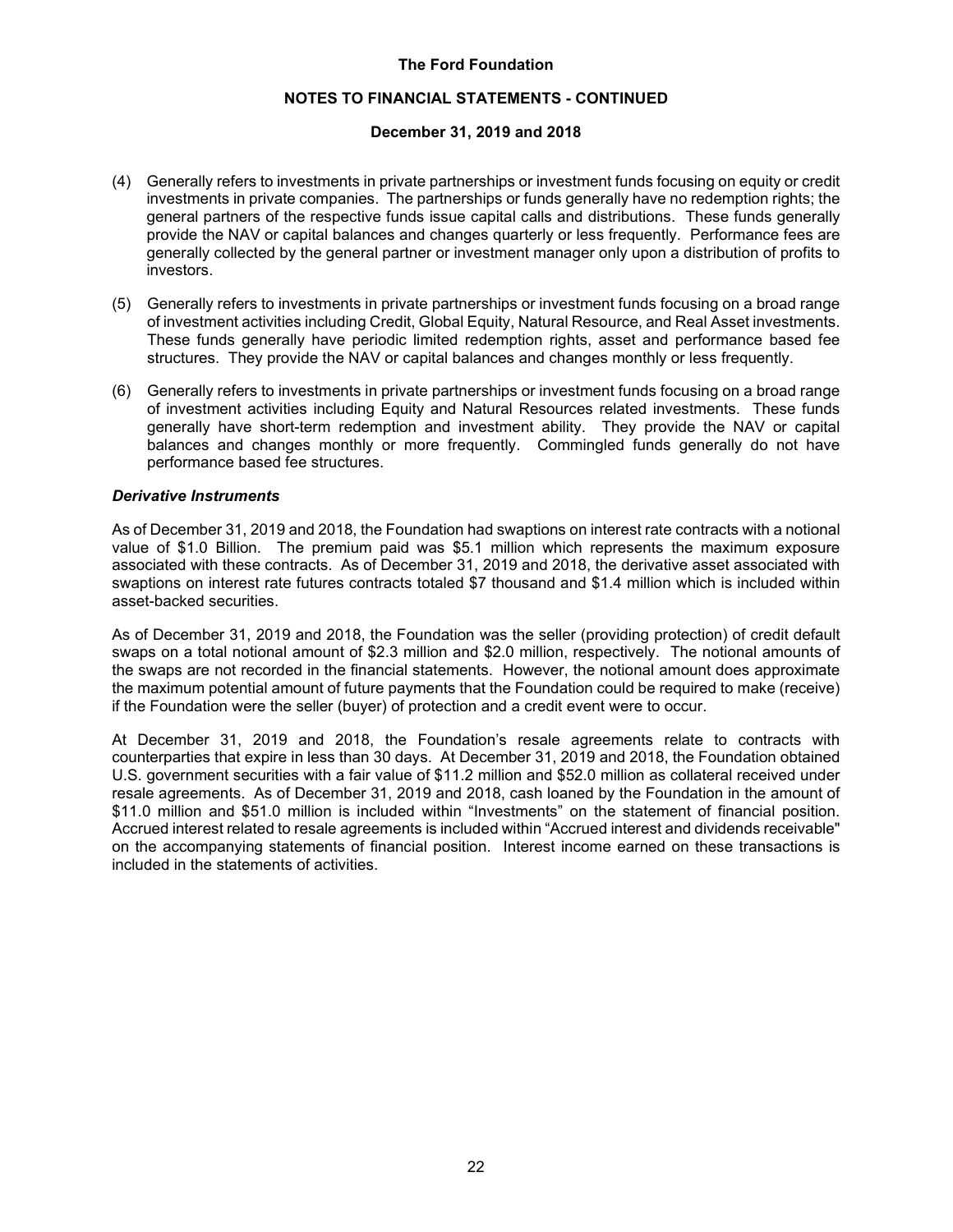#### **NOTES TO FINANCIAL STATEMENTS - CONTINUED**

#### **December 31, 2019 and 2018**

The following table lists fair value of derivatives by contract type as included within investments in the statements of financial position as of December 31, 2019.

|                                      | Notional/<br>Contractual | <b>Gross</b><br><b>Derivative</b> | <b>Gross</b><br><b>Derivative</b> |    |         |
|--------------------------------------|--------------------------|-----------------------------------|-----------------------------------|----|---------|
| (in thousands)                       | Amount                   | <b>Assets</b>                     | <b>Liabilities</b>                |    |         |
| Derivative type                      |                          |                                   |                                   |    |         |
| Interest rate contracts              | \$                       | 2,440                             | \$<br>٠                           | \$ |         |
| Foreign currency contracts           |                          | 69.279                            | ٠                                 |    | (976)   |
| Index swaptions                      |                          | 1,000,000                         |                                   |    |         |
| Equity options                       |                          | 121,878                           | 5,112                             |    | (4,039) |
| Credit default swaps                 |                          | 2,300                             |                                   |    | (72)    |
| Carrying value of derivatives on the |                          |                                   |                                   |    |         |
| statements of financial position     |                          |                                   | \$<br>5,119                       | \$ | (5,087) |

The following table lists fair value of derivatives by contract type as included within investments in the statements of financial position as of December 31, 2018.

|                                                                          | Notional/<br>contractual |           |    | <b>Gross</b><br>derivative | <b>Gross</b><br>derivative |                    |
|--------------------------------------------------------------------------|--------------------------|-----------|----|----------------------------|----------------------------|--------------------|
| (in thousands)                                                           |                          | amount    |    | assets                     |                            | <b>liabilities</b> |
| Derivative type                                                          |                          |           |    |                            |                            |                    |
| Rights and warrants                                                      | \$                       | 51        | \$ | 24                         | \$                         |                    |
| Index swaptions                                                          |                          | 1,000,000 |    | 1,376                      |                            |                    |
| Credit default swaps                                                     |                          | 3,270     |    | 208                        |                            |                    |
|                                                                          |                          |           |    | 1,608                      |                            |                    |
| Carrying value of derivatives on the<br>statements of financial position |                          |           | \$ | 1,608                      |                            |                    |

The notional amounts reflected in the above tables, are indicative of the volume of derivative transactions for the years ended December 31, 2019 and 2018.

The depreciation on derivatives is (\$5.7) million and (\$0.6) million and is included in the net investment return in the statements of activities for the years ended December 31, 2019 and 2018, respectively.

#### *Credit-Risk Contingent Features*

The Foundation's derivative contracts generally contain provisions whereby if the Foundation were to default on its obligations under the contract, or if the Foundation were to terminate the management agreement of the investment manager who entered into the contract on the Foundation's behalf, or if the assets of the Foundation were to fall below certain levels, the counterparty could require full or partial termination, or replacement of the derivative instruments.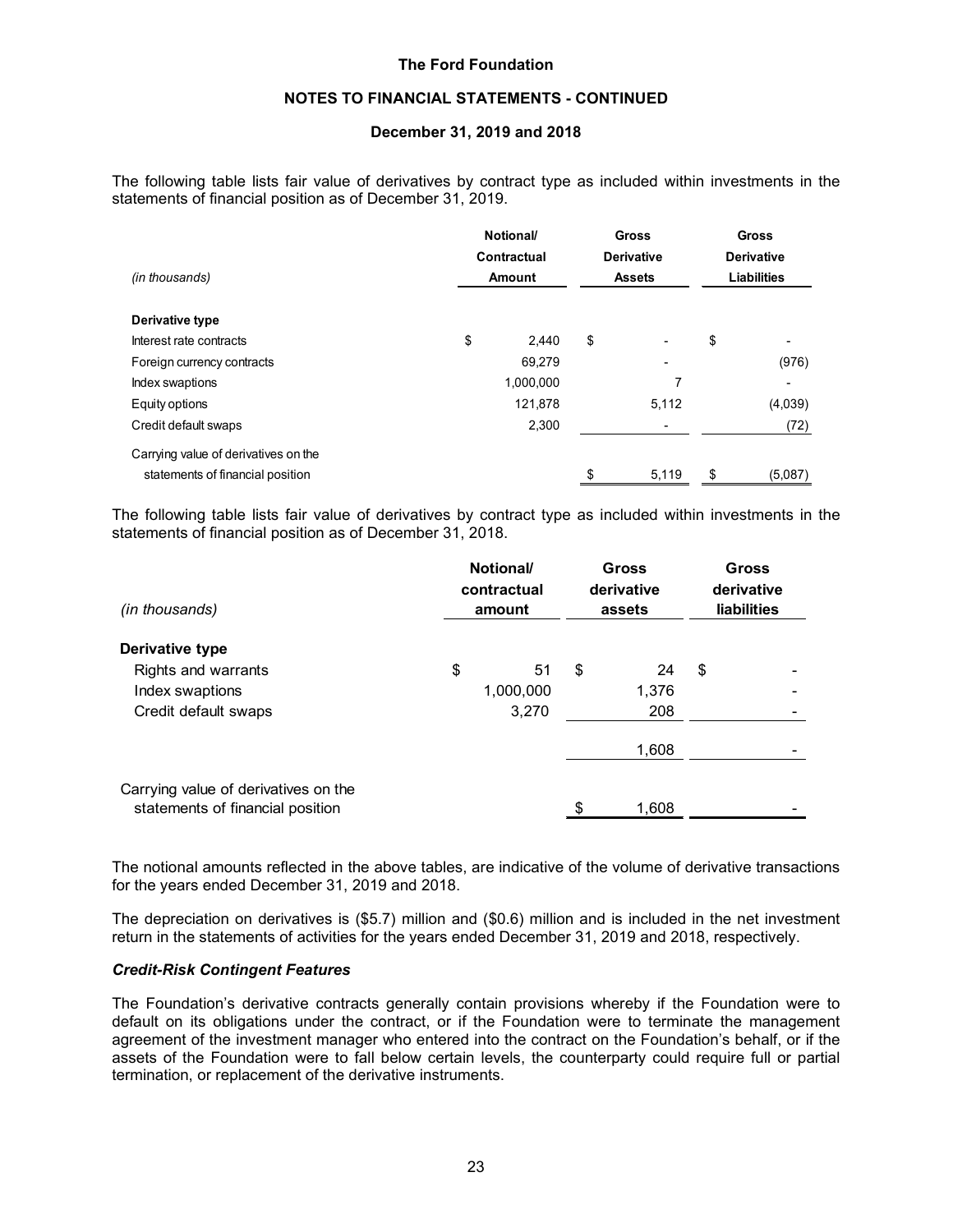#### **NOTES TO FINANCIAL STATEMENTS - CONTINUED**

#### **December 31, 2019 and 2018**

#### *Counterparty Credit Risk*

By using derivative instruments, the Foundation is exposed to the counterparty's credit risk - the risk that derivative counterparties may not perform in accordance with the contractual provisions offset by the value of any collateral received. The Foundation's exposure to credit risk associated with counterparty nonperformance is limited to the unrealized appreciation inherent in such transactions that are recognized in the statements of financial position as well as the value of the Foundation's collateral assets held by the counterparty. The Foundation minimizes counterparty credit risk through rigorous review of potential counterparties, appropriate credit limits and approvals, credit monitoring procedures, executing master netting arrangements and managing margin and collateral requirements, as appropriate. The Foundation records counterparty credit risk valuation adjustments, if material, on certain derivative assets in order to appropriately reflect the credit quality of the counterparty. These adjustments are also recorded on the market quotes received from counterparties or other market participants since these quotes may not fully reflect the credit risk of the counterparties to the derivative instruments.

#### *Credit Default Swaps*

The credit default swaps for which the Foundation is providing protection as of December 31, 2019 and 2018 are summarized as follows:

|                                                                    | <b>Credit Default Index</b><br><b>Asset-Backed Securities</b> |                               |    |                               |  |  |  |
|--------------------------------------------------------------------|---------------------------------------------------------------|-------------------------------|----|-------------------------------|--|--|--|
| (in thousands)                                                     |                                                               | As of<br>December 31,<br>2019 |    | As of<br>December 31,<br>2018 |  |  |  |
| Written credit derivative contracts                                |                                                               |                               |    |                               |  |  |  |
| Fair value of written credit derivatives                           | \$                                                            | 72                            | \$ | 43                            |  |  |  |
| Maximum potential amount of future payments                        |                                                               |                               |    |                               |  |  |  |
| (notional amount)                                                  |                                                               | 2.300                         |    | 1,950                         |  |  |  |
| Collateral held by the Foundation or other third-parties which the |                                                               |                               |    |                               |  |  |  |
| Foundation can obtain upon occurrence of a triggering event        |                                                               | 22                            |    | 43                            |  |  |  |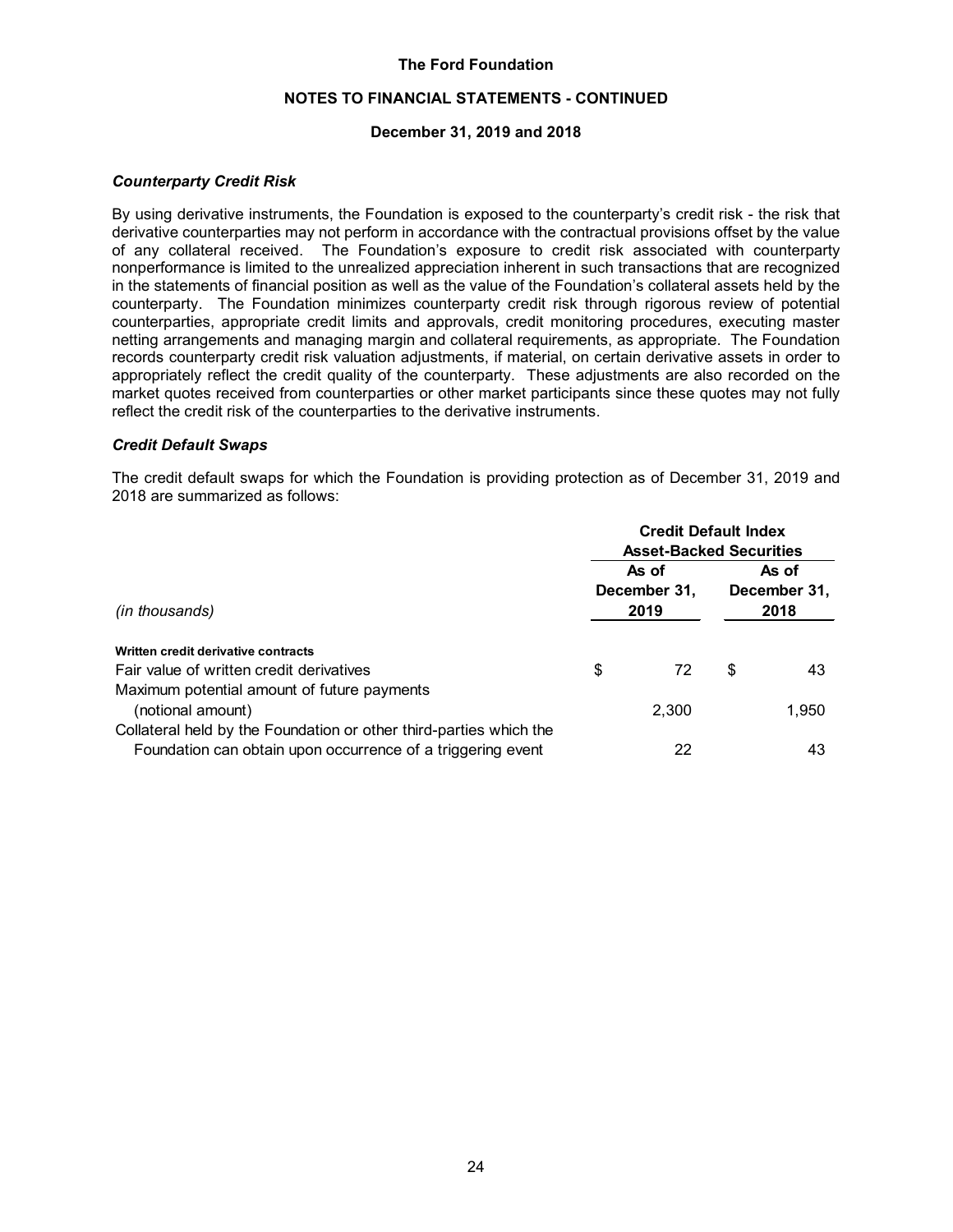#### **NOTES TO FINANCIAL STATEMENTS - CONTINUED**

## **December 31, 2019 and 2018**

# **NOTE C - FIXED ASSETS**

As of December 31, 2019 and 2018, fixed assets are comprised of:

| (in thousands)                                       | December 31,<br>2019 |         |    | December 31,<br>2018 |  |  |
|------------------------------------------------------|----------------------|---------|----|----------------------|--|--|
|                                                      |                      |         |    |                      |  |  |
| Land                                                 | \$                   | 4.440   | \$ | 4,440                |  |  |
| Buildings, net of accumulated depreciation           |                      |         |    |                      |  |  |
| of \$28,587 and \$23,525 at December 31, 2019 and    |                      |         |    |                      |  |  |
| 2018, respectively                                   |                      | 205.023 |    | 191.807              |  |  |
| Furniture, equipment and leasehold improvements,     |                      |         |    |                      |  |  |
| net of accumulated depreciation of \$13,194 and      |                      |         |    |                      |  |  |
| \$20,865 at December 31, 2019 and 2018, respectively |                      | 45,025  |    | 32,283               |  |  |
|                                                      |                      |         |    |                      |  |  |
|                                                      | \$                   | 254.488 | S  | 228,530              |  |  |

# **NOTE D - PROVISION FOR TAXES**

The IRC imposes an excise tax on private Foundations equal to 2 percent of net investment income, which is defined as interest, dividends and net realized gains less expenses incurred in the production of income. The tax is reduced to 1 percent for Foundations that meet certain distribution requirements under Section 4940(e) of the IRC.

The excise taxes on private Foundations were simplified by the 2020 Appropriation Act. The dual tax rate is now eliminated and the excise tax on net investment income is changed to a single rate of 1.39% This change is effective for the tax years beginning after the date of the Act's enactment December 20, 2019

The current provision for federal excise tax is based on net investment income using a 2.0 percent rate for the years ended December 31, 2019 and 2018. The deferred provision is based on a 1.39 percent rate on cumulative net unrealized gains for the year ended December 31, 2019 and on a 2.0 percent rate for the year ended December 31, 2018. The current tax provision for federal excise tax on net investment income is \$17.2 million and \$6.6 million for the years ended December 31, 2019 and 2018, respectively. The Foundation had a cumulative unrealized gain that resulted in a \$62.8 million deferred tax liability for the year ended December 31, 2019 based on the change in net unrealized appreciation of investments applying the single rate of 1.39 percent. Estimated excise taxes of \$19.8 million were paid during the year ended December 31, 2019.

Certain income defined as unrelated business taxable income by the code may be subject to tax at ordinary corporate rates. There was no tax provision on unrelated business taxable income for the years ended December 31, 2019 and 2018. The state taxes on unrelated business income are immaterial for the years ended December 31, 2019 and 2018. The current and deferred excise taxes provisions are included in the net investment return in the accompanying statement of activities.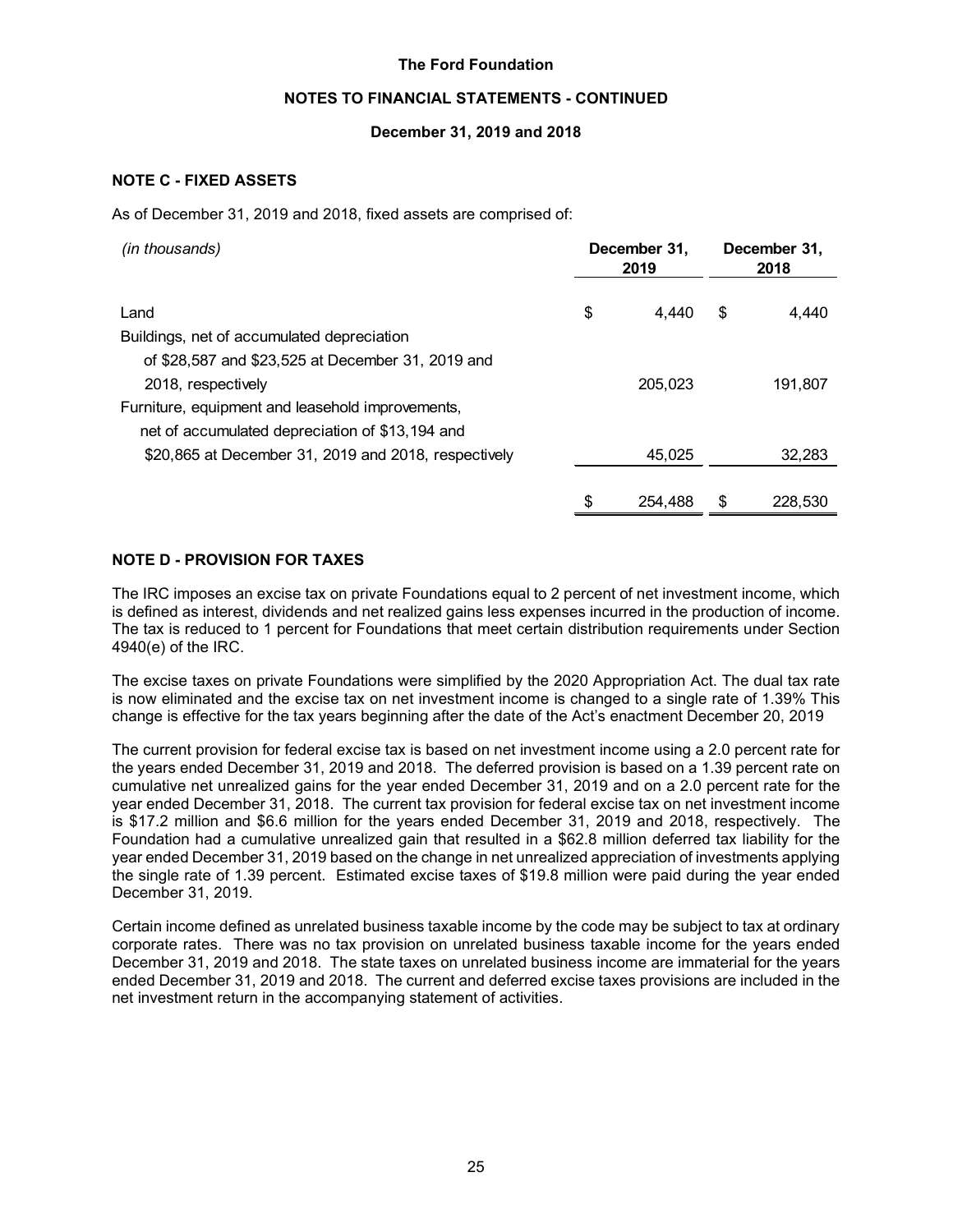#### **NOTES TO FINANCIAL STATEMENTS - CONTINUED**

#### **December 31, 2019 and 2018**

#### **NOTE E - GRANT LIABILITY**

The Foundation has a grant liability of \$401,935 million for grants approved as of December 31, 2019 but will be paid in 2020 through 2024. The table below shows the amount due to be paid in the specified period as follows:

| (in thousands)           |    | <b>Amounts</b> |
|--------------------------|----|----------------|
| Year ending December 31, |    |                |
| 2020                     | \$ | 257,321        |
| 2021                     |    | 97,015         |
| 2022                     |    | 44,427         |
| 2023                     |    | 2,694          |
| 2024                     |    | 478            |
|                          |    |                |
| Total                    | \$ | 401,935        |

#### **NOTE F - RETIREMENT PLANS**

The Foundation's defined contribution plans covered substantially all New York appointed employees. Employees who were locally appointed by overseas offices were covered by other retirement arrangements.

The Savings Plan is a defined contribution plan, as defined under IRC Section 403(b)7 is established by the Foundation to provide retirement benefits to eligible employees. The Retirement Plan, another defined contribution plan, consisting primarily of employer contributions was amended so effective November 2, 2011, any newly hired employees will not be eligible to become participants of the plan.

The expense recorded by the Foundation related to contributions to the defined contribution plans aggregated \$7.3 million and \$7.5 million for the years ended December 31, 2019 and 2018, respectively.

In addition, the Foundation provides retirees with at least five years of service and who are at least age 55 with other postretirement benefits which include medical, dental and life insurance. Employees hired on or after June 1, 2009 will be eligible for postretirement medical and dental benefits when they retire with at least 10 years of service and who are at least age 65. No employee hired on or after January 1, 2013 shall be considered a retiree under the plan. The other postretirement benefits are partially funded in advance through a Voluntary Employees' Beneficiary Association (VEBA). GAAP allows unrecognized amounts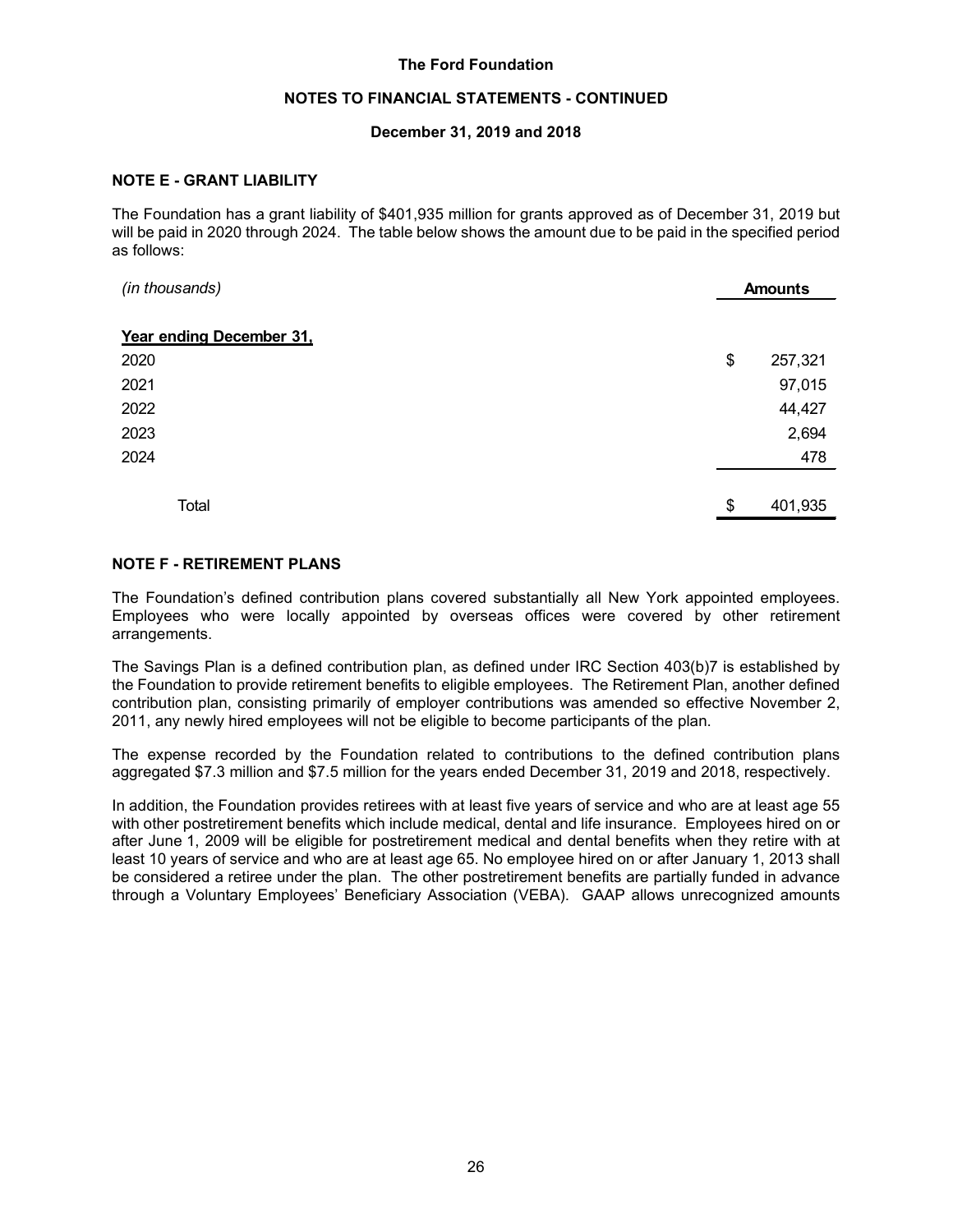# **NOTES TO FINANCIAL STATEMENTS - CONTINUED**

# **December 31, 2019 and 2018**

(e.g., net actuarial gains or losses and prior service costs or credits) to be recognized as non-operating activities and that those amounts be adjusted as they are subsequently recognized as components of net periodic pension cost.

|                                                                                                                                                                                | <b>Other postretirement benefits</b> |                               |                               |                           |  |
|--------------------------------------------------------------------------------------------------------------------------------------------------------------------------------|--------------------------------------|-------------------------------|-------------------------------|---------------------------|--|
| (in thousands)                                                                                                                                                                 |                                      | As of<br>December 31,<br>2019 | As of<br>December 31,<br>2018 |                           |  |
| Benefit obligation<br>Fair value of plan assets                                                                                                                                | \$                                   | 112,142<br>43,603             | \$                            | 94,683<br>40,694          |  |
| Funded (unfunded) status and amounts<br>recognized in the statements of financial position                                                                                     |                                      | (68, 539)                     |                               | (53,989)                  |  |
| Accumulated benefit obligation<br>Accumulated non-operating activities consist of                                                                                              |                                      | 112,142                       |                               | 94,683                    |  |
| Net actuarial loss<br>Total amount recognized                                                                                                                                  |                                      | 33,981<br>33,981              |                               | 23,317<br>23,317          |  |
| Benefits paid                                                                                                                                                                  |                                      | 4,812                         |                               | 4,570                     |  |
| Net periodic benefit cost (service cost) recognized<br>in operating activities                                                                                                 |                                      | 933                           |                               | 745                       |  |
| Net periodic benefit cost recognized other than service cost<br>Interest cost<br>Expected return on plan assets<br>Amortization of net loss (gain)                             |                                      | 4,180<br>(2,695)<br>1,467     |                               | 3,779<br>(3,238)<br>2,022 |  |
| Total net periodic benefit cost recognized in<br>non-operating activities                                                                                                      |                                      | 2,952                         |                               | 2,563                     |  |
| Other changes in plan assets and benefit obligations<br>recognized in non-operating activities<br>Net actuarial loss<br>Amortization of (loss) gain<br>Administrative expenses |                                      | 12,025<br>(1, 467)<br>107     |                               | 421<br>(2,022)<br>116     |  |
| Total other changes in plan assets and benefit obligation                                                                                                                      |                                      | 10,665                        |                               | (1, 485)                  |  |
| Total recognized in non-operating activities                                                                                                                                   |                                      | 13,617                        |                               | 1,078                     |  |
| Total recognized in net periodic benefit<br>cost and non-operating activities                                                                                                  | \$                                   | 14,550                        | \$                            | 1,823                     |  |
| Weighted average assumptions (used to determine<br>benefit obligations and net periodic costs)<br>Discount rate (benefit obligation)<br>Discount rate (net periodic costs)     |                                      | 3.44%<br>4.52                 |                               | 4.52%<br>3.84             |  |
| Expected rate of return on plan assets (net periodic costs)                                                                                                                    |                                      | 7.00                          |                               | 7.00                      |  |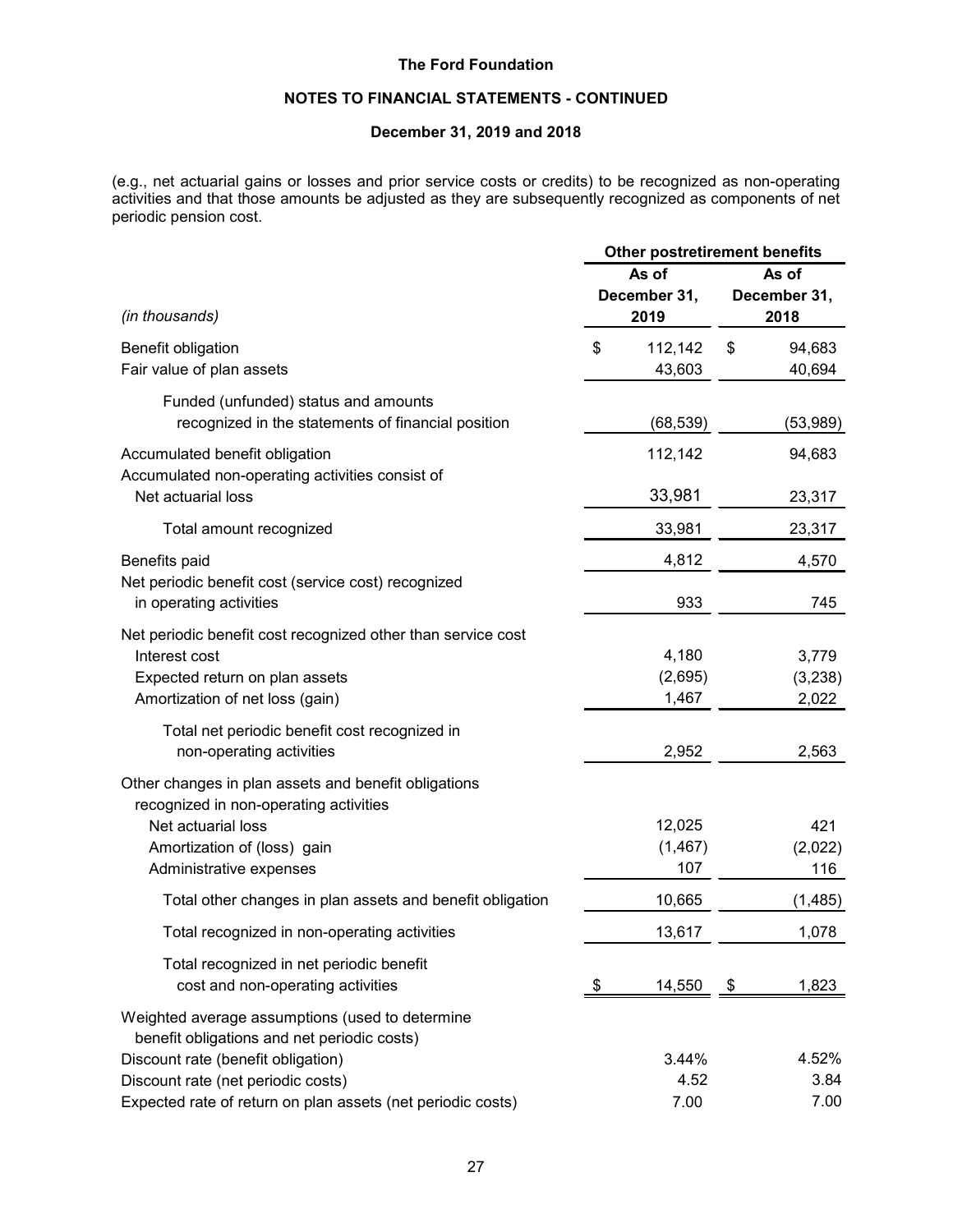#### **NOTES TO FINANCIAL STATEMENTS - CONTINUED**

#### **December 31, 2019 and 2018**

For measurement purposes, a healthcare cost initial trend rate of 4.70% was used to measure the other postretirement benefit obligation for the years ended December 31, 2019 and 2018. As of December 31, 2019 and 2018, this trend rate is assumed to decline gradually to 4.04% by the year 2075 and beyond. As of December 31, 2019, the dental obligations reflect an initial trend rate for 2019 of 5.0%. A 1% point change in assumed healthcare cost trend rates would have the following effects:

|                                                         |   | $1\%$           |     | $1\%$           |  |  |
|---------------------------------------------------------|---|-----------------|-----|-----------------|--|--|
|                                                         |   | <b>Decrease</b> |     | <b>Increase</b> |  |  |
| Effect on total of service and interest cost components | S | 584             | -SS | 751             |  |  |
| Effect on other postretirement benefit obligation       |   | 10.822          |     | 13.479          |  |  |

The following table presents investments in the defined benefit pension plans and post-retirement plan at fair value by caption and by level within the valuation hierarchy as of December 31, 2019. The table also includes the combined weighted-average asset allocation for the Foundation's defined benefit pension plans and post-retirement plan as of December 31, 2019 as follows:

|                                     | As of December 31, 2019 Assets at Fair Value |         |    |                    |    |                    |     |        |                |  |
|-------------------------------------|----------------------------------------------|---------|----|--------------------|----|--------------------|-----|--------|----------------|--|
| (in thousands)                      |                                              | Level 1 |    | Level <sub>2</sub> |    | Level <sub>3</sub> |     | Totals | <b>Percent</b> |  |
| Post retirement plan                |                                              |         |    |                    |    |                    |     |        |                |  |
| Equity funds                        |                                              |         |    |                    |    |                    |     |        |                |  |
| Vanguard total stock market index   | S                                            | 14.048  | \$ | $\blacksquare$     | \$ | $\sim$             | \$  | 14.048 | 32%            |  |
| Vanguard FTSE all world EX-US index |                                              | 17,295  |    |                    |    |                    |     | 17,295 | 39%            |  |
| Fixed income funds                  |                                              |         |    |                    |    |                    |     |        |                |  |
| Vanguard total bond market index    |                                              | 7.410   |    |                    |    |                    |     | 7,410  | 17%            |  |
| Short-term invest grade fund        |                                              | 5,295   |    |                    |    |                    |     | 5,295  | 12%            |  |
| Total investments in                |                                              |         |    |                    |    |                    |     |        |                |  |
| post-retirement plan                |                                              | 44,048  |    |                    |    |                    | \$. | 44,048 | 100%           |  |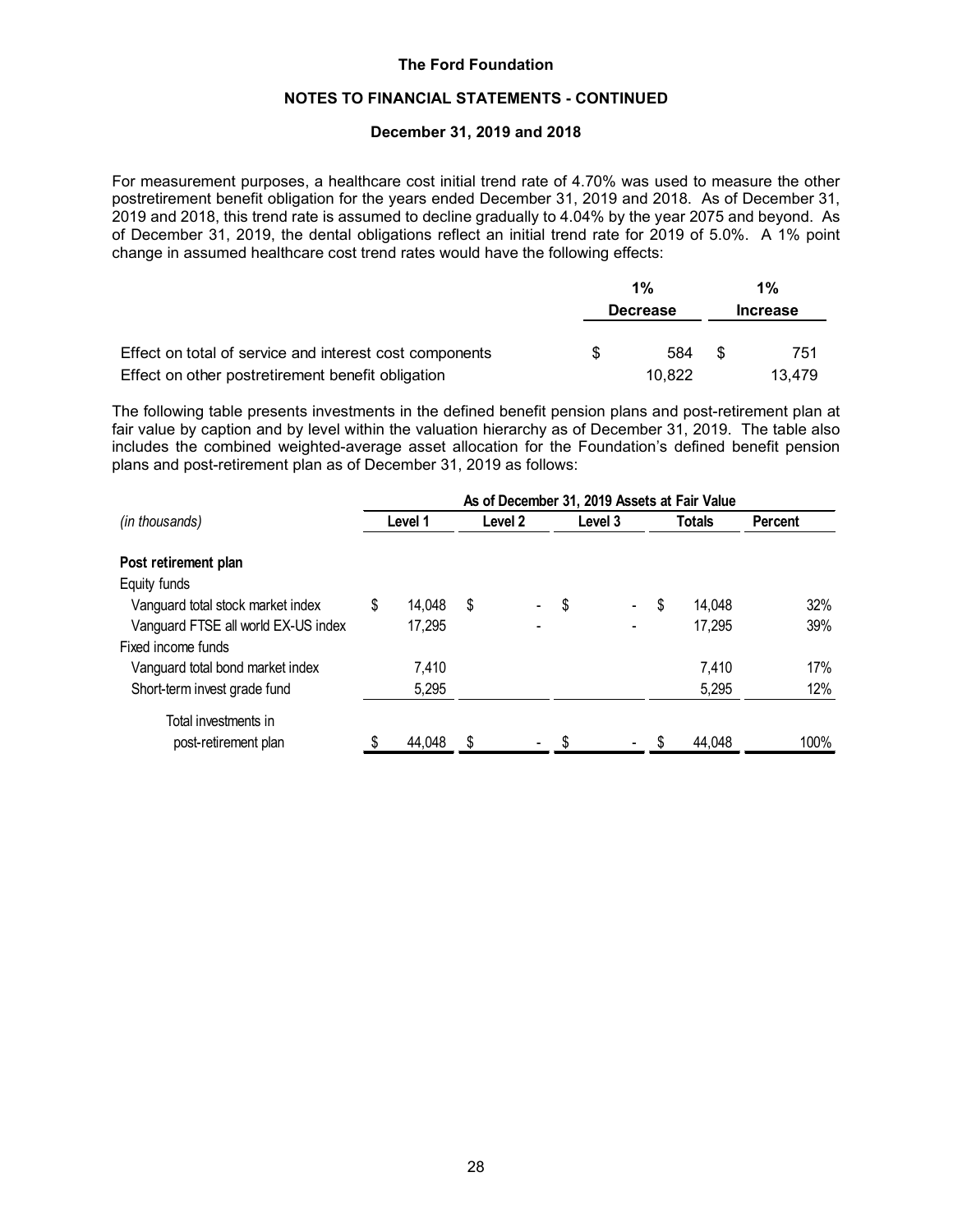#### **NOTES TO FINANCIAL STATEMENTS - CONTINUED**

#### **December 31, 2019 and 2018**

The following table presents investments in the defined benefit pension plans and post-retirement plan at fair value by caption and by level within the valuation hierarchy as of December 31, 2018. The table also includes the combined weighted-average asset allocation for the Foundation's defined benefit pension plans and post-retirement plan as of December 31, 2018 as follows:

|                                     | As of December 31, 2018 Assets at Fair Value |         |    |                    |    |         |    |        |                |  |
|-------------------------------------|----------------------------------------------|---------|----|--------------------|----|---------|----|--------|----------------|--|
| (in thousands)                      |                                              | Level 1 |    | Level <sub>2</sub> |    | Level 3 |    | Totals | <b>Percent</b> |  |
| Post retirement plan                |                                              |         |    |                    |    |         |    |        |                |  |
| Equity funds                        |                                              |         |    |                    |    |         |    |        |                |  |
| Vanguard total stock market index   | \$                                           | 12.497  | \$ |                    | \$ | ٠       | \$ | 12.497 | 30%            |  |
| Vanguard FTSE all world EX-US index |                                              | 15,608  |    |                    |    |         |    | 15,608 | 38%            |  |
| Fixed income funds                  |                                              |         |    |                    |    |         |    |        |                |  |
| Vanguard total bond market index    |                                              | 7,606   |    |                    |    |         |    | 7,606  | 18%            |  |
| Short-term invest grade fund        |                                              | 5,435   |    |                    |    |         |    | 5,435  | 13%            |  |
| Total investments in                |                                              |         |    |                    |    |         |    |        |                |  |
| post-retirement plan                |                                              | 41,146  |    |                    |    |         |    | 41,146 | 100%           |  |

The investment strategy is to manage investment risk through prudent asset allocations that will produce a rate of return commensurate with the plans' obligations. The Foundation expects to continue the investment allocations as noted above. The Foundation's overall expected long-term rate of return on plan assets is based upon historical long-term returns of the investment performance adjusted to reflect expectations of future long-term returns by asset class.

Estimated future benefit payments, which reflect expected future service, as appropriate, are expected to be paid as follows:

| (in thousands) | Part D<br>subsidy |        |    | Part D<br>subsidy* |    | Net cash<br>flows |  |
|----------------|-------------------|--------|----|--------------------|----|-------------------|--|
| 2020           | \$                | 5.297  | \$ | 321                | \$ | 4,975             |  |
| 2021           |                   | 5,296  |    | 336                |    | 4,960             |  |
| 2022           |                   | 5,308  |    | 346                |    | 4,962             |  |
| 2023           |                   | 5,383  |    | 355                |    | 5,028             |  |
| 2024           |                   | 5,413  |    | 367                |    | 5,046             |  |
| 2025-2028      |                   | 34,269 |    | 7,826              |    | 26,443            |  |

\* The Foundation applies for the federal drug subsidy under the Medicare Modernization Act (the "Act") for retirees who are Medicare eligible. The Act includes a provision that allows plan sponsors to receive a federal drug subsidy for a portion of the drug expenses of covered Medicare-eligible retirees, if they do not participate in the new Medicare drug benefit and the benefits provided by the plan are actuarially equivalent.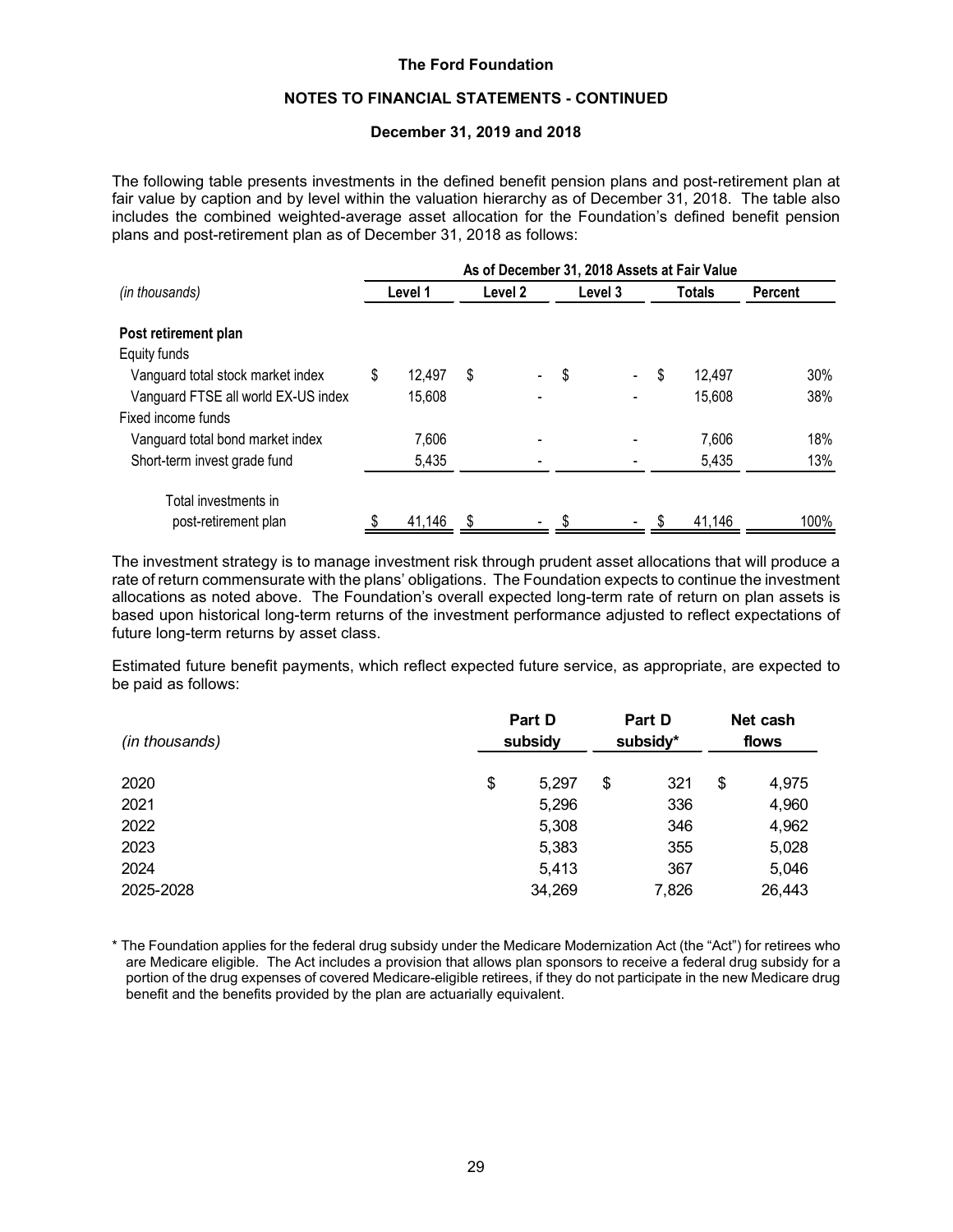#### **NOTES TO FINANCIAL STATEMENTS - CONTINUED**

#### **December 31, 2019 and 2018**

## **NOTE G - BOND PAYABLE**

On March 23, 2017, the Foundation issued \$273 million of Taxable Bonds, Series 2017. The Foundation intends to use the proceeds for any lawful corporate purpose, including, but not limited to financing current or future capital projects such as the renovation and improvement of the Foundation's headquarters building in New York City as well as costs related to the issuance of the bond. The bonds were sold at par with a coupon rate of 3.859% payable semiannually and a balloon payment of principal at maturity date of June 1, 2047. Net proceeds after underwriters' discount totaled \$271.2 million.

#### **Note H - LINES OF CREDIT**

During 2019, the Foundation established three lines of credit totaling \$500 million to provide bridge funding of grants and to finance short-term working capital needs of the Foundation. As of December 31, 2019, the Foundation drew down on one of the lines of credit and had an outstanding balance of \$70 million. For the year ended December 31, 2019, interest expense and commitment fees on the lines of credit totaled \$127 thousand and \$4 thousand, respectively.

#### **NOTE I - CONTINGENCIES, COMMITMENTS AND GUARANTEES**

In the normal course of business, the Foundation enters into contracts that contain a variety of representations and warranties and which provide general indemnifications. The Foundation's maximum exposure under these arrangements is unknown, as this would involve future claims that may be made against the Foundation that have not yet occurred. However, based on experience, the Foundation expects the risk of loss to be remote.

As part of its program-related investment activities, as of December 31, 2019, the Foundation is committed to provide \$29.7 million of loans and investments to not-for-profit organizations once certain conditions are met. As of December 31, 2018, this commitment was \$35.0 million. Further, as part of its investment management activity, as of December 31, 2019, the Foundation is committed to additional funding of approximately \$2.0 billion in private equity and other investment commitments inclusive of \$103 million of commitments to Mission Related Investments. As of December 31, 2018, these commitments were \$2.0 billion inclusive of \$64 million of commitments to Mission Related Investments.

The Foundation is committed to pay \$79.7 million over the next 9 years, if the specified terms for a conditional grant are met.

# **NOTE J - LIQUIDITY AND AVAILABILITY OF RESOURCES**

The Foundation manages its financial assets to provide sufficient liquidity for operations and to provide operating income through investments while safeguarding principal. The Investment Policy details the composition, objective and types of investments for liquidity. The Liquidity Policy requires that the Foundation structure its financial assets to be available to meet general expenditures and obligations as they come due. Although the Foundation does not intend to spend from its net assets other than amounts appropriated for expenditure as part of its annual budget approval process, amounts from its unappropriated net assets could be made available if necessary.